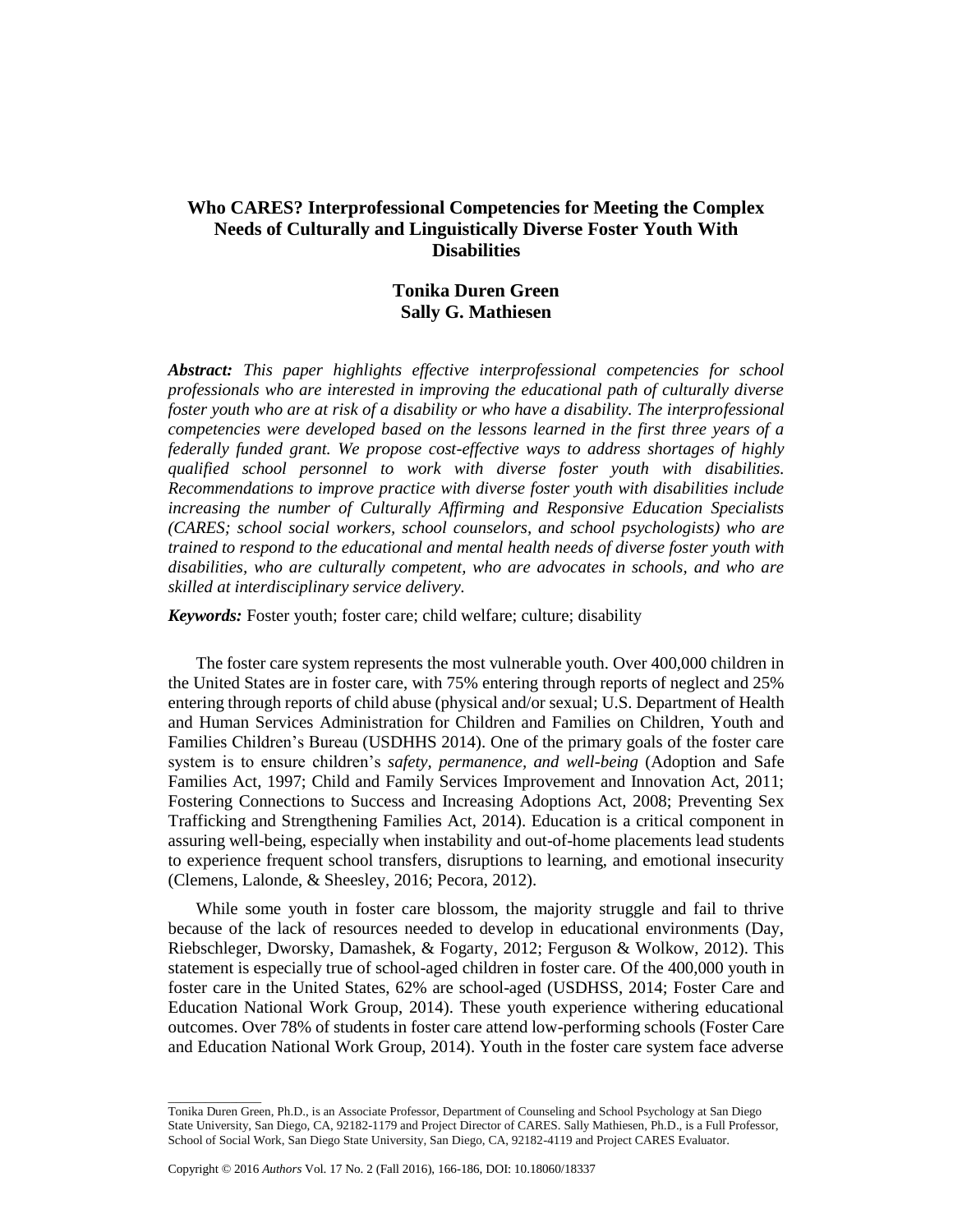conditions, including instability and school mobility, and for foster youth with disabilities, lack of access to least restrictive educational settings (Hill, 2013; Stone, & Zibulsky, 2015). Students in foster care score 16-20% lower on statewide standardized achievement measures compared to students who are not in foster care (Foster Care and Education National Work Group, 2014; Stuart Foundation, 2011; Wiegmann, Putnam-Horstein, Barrat, Magruder, & Needell, 2014). Fifty percent of students in foster care complete high school, and only 44% who graduate read at a high school level or higher (Day, Dworsky, & Feng, 2013; Stuart Foundation, 2011). Thirty-five percent experience five or more school changes, and each school move results in a six-month loss of educational progress (Child Trends DataBank, 2015; Foster Care and Education National Work Group, 2014). These weak educational outcomes lead to poor post-secondary education, higher percentages of unemployment, incarceration, homelessness, and lower percentages of attaining a college degree (Foster Care and Education National Work Group, 2014; Legislative Analyst's Office of California, 2009; Snyder et al., 2016).

Poor results may intensify for children in foster care from culturally and linguistically diverse (CLD) backgrounds who also have disabilities. The term culturally and linguistically diverse foster youth with disabilities (CLDFYD) refers to children and youth in the foster care system "who may be distinguished (from mainstream culture) by ethnicity, social class, and/or language" and disability (Perez, 1998, p. 6). This triple whammy (being a foster child, from a diverse background, with a disability), can lead to severe challenges to school success. CLDFYD need educational advocates who are culturally affirming, accountable, collaborative, and skilled in prevention and intervention services to reduce achievement gaps, improve school stability, and improve the quality of special education services (Zetlin, 2006; Zetlin, Weinberg, & Kimm, 2004). Educational advocates help to access or create resources to promote a healthy environment for growth. Unfortunately, no data sources that provide estimates of the number of CLDFYD and their educational and mental health outcomes currently exist.

This paper reviews what is known about the current outcomes and complex needs of CLDFYD. To highlight the unique characteristics of this population, the paper begins with a description of CLD foster youth and the disparities they face, then expands this discussion to include CLD foster youth with disabilities. The critical shortages of highly qualified professionals in school social work, school psychology, and school counseling needed to meet the needs of foster youth are presented, along with ways to respond to these shortages. The paper ends with a discussion of interdisciplinary strategies and competencies that encourage disciplines to work together to improve educational outcomes for children in foster care. The implications are relevant for all stakeholders who are responsible for academic and professional training relevant to the mental health and well-being of foster youth.

#### **Culturally and Linguistically Diverse Youth in Foster Care**

CLD youth are often overrepresented in foster care and in special education (Child Welfare Information Gateway, 2013; Hill, 2006). Hill (2006) examined several studies to determine the role of race in the child-protective services decision-making process and found that race was the "primary determinant" within reporting, investigation,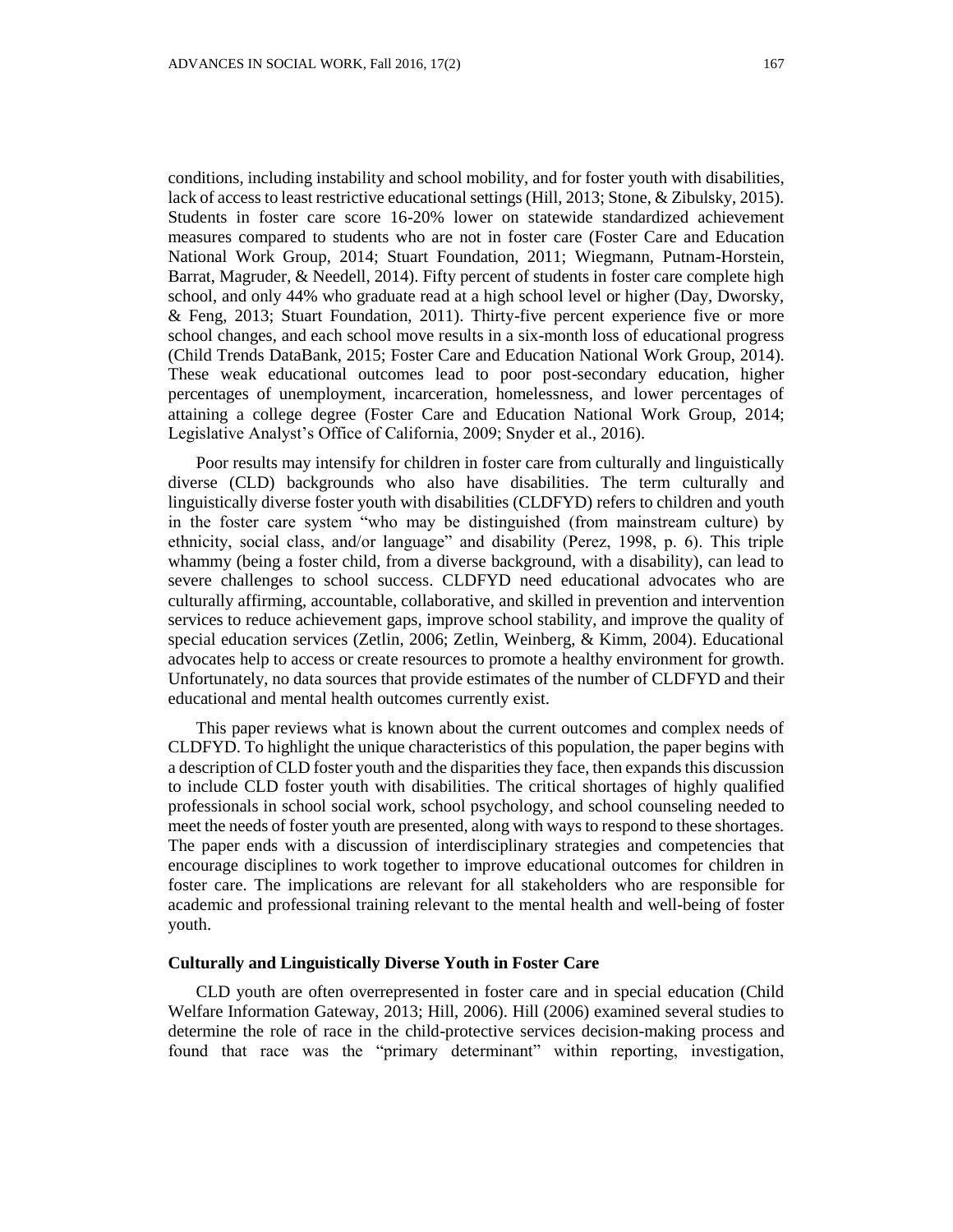substantiation, placement, and exit from care (Hill, 2006, p1). Reentry into the child welfare system was the only decision-making stage that did not reveal disparities across race and ethnicity.

African American youth make up over a third of the foster care population (Child Welfare Information Gateway, 2016; USDHHS, 2015). Their presence in foster care represents about twice their proportion in the general child population, resulting in a disproportionate representation of African American children in foster care (Child Welfare Information Gateway, 2016; Courtney, Barth, Berrick, & Brooks, 1996; USDHHS, 2015). However, new reports show a decline in foster care among African Americans and an increase in foster care for other diverse groups (Child Welfare Information Gateway, 2016; USDHHS, 2015). According to a 2015 report from the U.S. Department of Health and Human Services Administration for Children and Families, Youth and Families, Children's Bureau (USDHHS), the total number of foster youth declined between 2005 and 2014; however, there was an increase in these numbers from 2013 to 2014. Table 1 displays the comparison of children from CLD backgrounds in the United States with those in foster care. Percentages with an asterisk represent an overrepresentation of that ethnic group in the foster care system compared to their representation in the U.S. population.

|                  |                                                                                           | <b>Children in Foster Care</b> |  |
|------------------|-------------------------------------------------------------------------------------------|--------------------------------|--|
| <b>Ethnicity</b> | US Children (73.6 million)                                                                | $(427,910)^1$                  |  |
| African American | 14\% (10.2 million)                                                                       | $24\%*(103,376)$               |  |
| Asian            | 5% (3.7 million)                                                                          | 1% (2,232)                     |  |
| Hispanic/Latino  | 24% (18 million)                                                                          | 21\% (91,105)                  |  |
| Native American  | 1% (632,000)                                                                              | 2% (10,5130)                   |  |
|                  | *represents higher percentage in foster care compared to percentage in general population |                                |  |

Table 1. *Percentages of CLD Children in Foster Care 2015 (USDHHS, 2016)*

(disproportionality)

<sup>1</sup>*Data from the AFCARS June 8, 2016 file submissions. Missing data are excluded from each table. Therefore, the totals within each distribution may not equal the total provided for that subpopulation. (USDHHS, 2016)*

The number of CLD children in foster care continues to rise (USDHHS, 2015). Additionally, the outcomes of these youth remain stagnant (Child Welfare Information Gateway, 2016). Children in foster care from diverse backgrounds experience longer lengths of stay, remaining in foster care eight months longer on average than their non-CLD peers (Center for the Study of Social Policy, 2010; Child Welfare League of America, 2005; Summers, Wood, & Donovan, 2013). CLD foster youth also experience lower rates of reunification (Center for Study of Social Policy, 2010; Child Welfare Information Gateway, 2013; USDHHS, 2015) and are more likely to become legal orphans because of high rates of re-entry into the system (Kimberlin, Anthony, & Austin, 2009; USDHHS, 2006). Legal orphans are children who have not yet been adopted and have no legal permanent connection to their biological parents because the parents' rights have been terminated (Adams, 2010). CLD foster youth also experience less placement stability and achieve permanency less often or not as quickly (USDHHS Administration for Children and Families, 2013).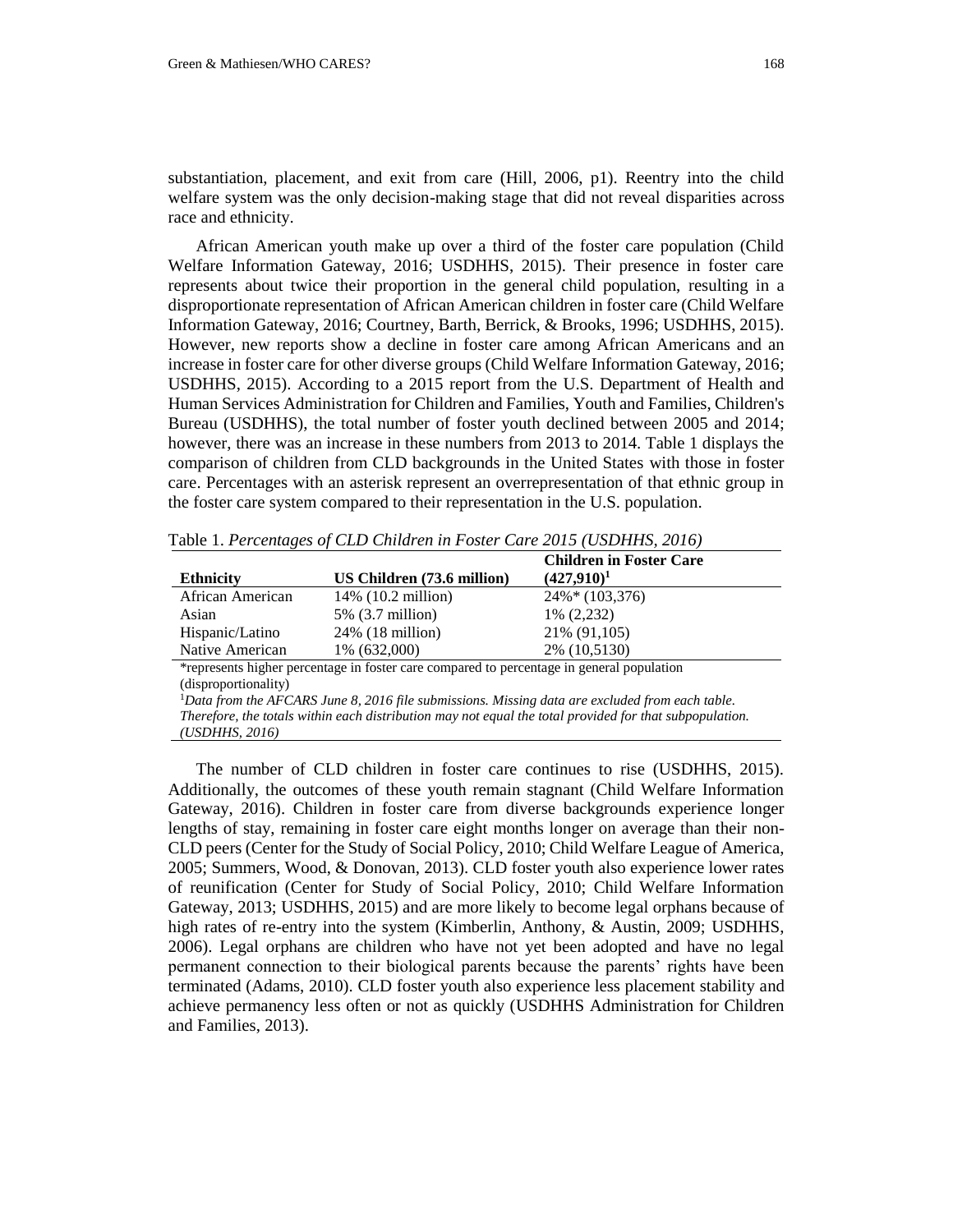#### **Addressing Disparities in Foster Care**

The need to address the overrepresentation of CLD children in child welfare has been discussed in the literature for four decades, but more prominently within the last ten years (Boyd, 2014; Child Welfare Information Gateway, 2013; Courtney et al., 1996; Courtney & Skyles, 2003; Grossman, 1967; Hill, 2006). This problem has led stakeholders to consider whether inequality in child welfare practices and policies exists for CLD children and for what reasons (Child Welfare Information Gateway, 2013). Boyd (2014) describes a conceptual framework for understanding and explaining the pathways of African American disproportionality and disparity in child welfare. Boyd's framework acknowledges that many factors contribute to inequalities within child welfare. Boyd (2014) describes these factors as pathways including: (a) the disproportionate needs of African American children and their high exposure to overlapping risks (e.g., poverty, parent-child characteristics, community dynamics); (b) human decision-making, which includes the bias of culturally incompetent professionals who make important decisions about care; (c) agency-system issues that are saturated with institutionalized racism, policies, and infrastructures that exclude or limit services for African American children and youth; (d) placement dynamics, including the lack of support in kinship care, the length of stay in foster care, the quality of experience in foster care, lower rates of adoption, barriers to adoption, and the lack of stable placements; and (e) the lack of policies that specifically address the needs of African American children in foster care. Additionally, researchers are challenged to consider effective practices to reduce disproportionality and disparities in foster care across ethnic groups.

Recent literature on ways to address disparities and disproportionality in child welfare have considered culturally competent frameworks and evidence-based strategies in public agencies that serve foster youth (Center for Advanced Studies in Child Welfare, 2015). In the early literature on cultural competence, McPhatter (1997) introduced a Cultural Competence Attainment Model that encouraged professionals to pursue education about respecting cultures that are different from their own. This education model highlights the importance of accepting others' cultures and beliefs (Enlightened Consciousness), places an emphasis on strengths-based and resiliency approaches and de-emphasizes Eurocentric views and biases that exclude the voices and information from diverse communities (Grounded Knowledge Base), and shows the importance of self-reflection and evaluation to build and develop skills through a social justice framework (Cumulative Skill Proficiency). In the late 1990s and early 2000s, agencies developed cultural competence training initiatives based on McPhatter's model and other models of its kind to increase the number of culturally competent professionals (Boyle & Springer, 2001; Weaver, 1999; Yan & Wong, 2005). Despite these efforts, there continues to be a shortage of culturally competent professionals to meet the complex needs of CLD foster youth with disabilities.

Merkel-Holguin (2015) provides support for considering family group decisionmaking (FGDM) as a culturally responsive strategy in child welfare practice. FGDM has indigenous roots and recognizes the limits of Western approaches to serving families and children. A key feature of the model is to consider families as experts to ensure that the culture and values of specific groups are held in high honor and regard, which leads to effective practices (Merkel-Holguin, 2015). These practices include the inclusion of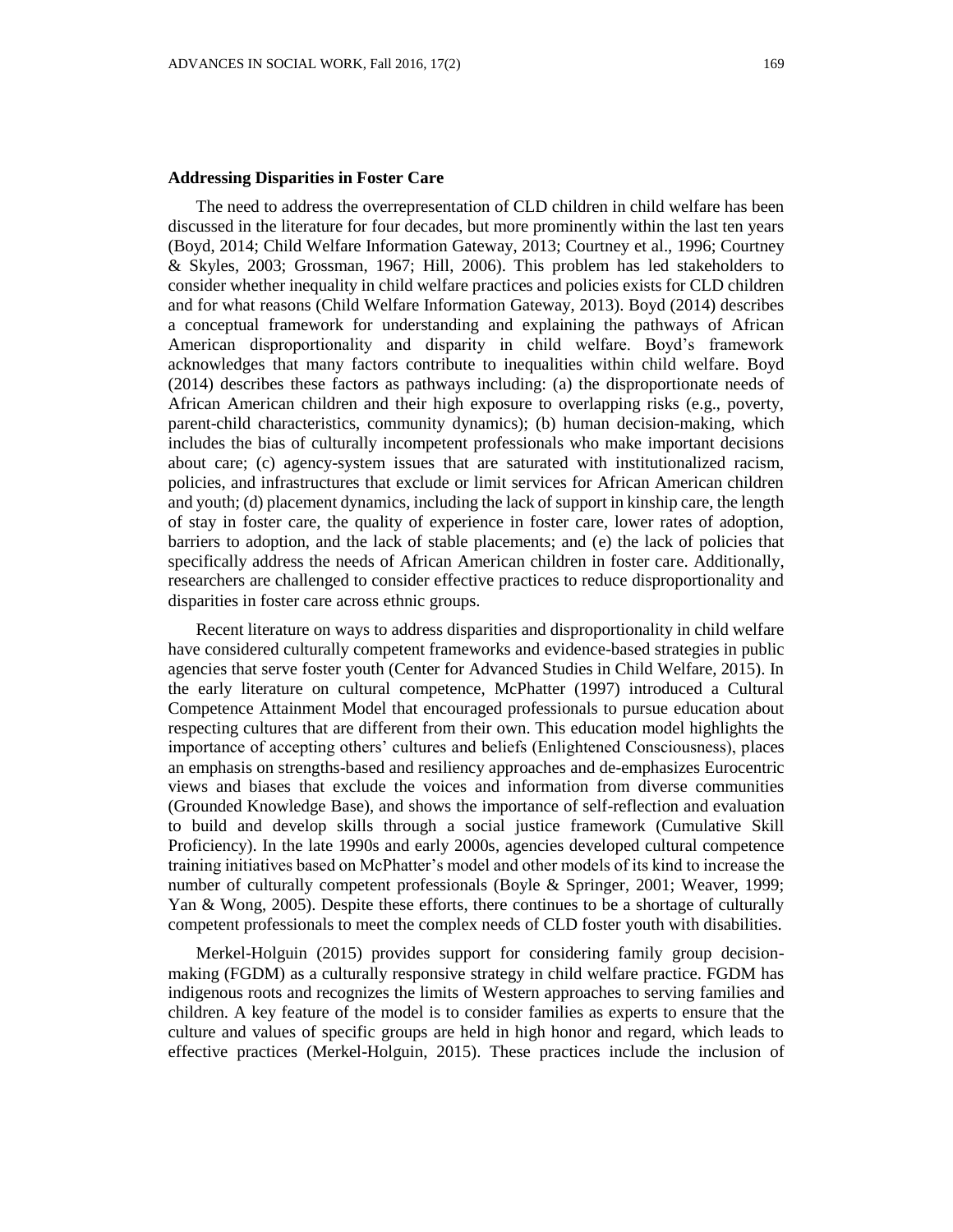cultural brokers or coordinators who understand the values and cultural context of the families, giving families an active role in decision-making, and creating flexible environments and procedures that allow communities and families of color greater access to services (Al-Krenawi & Graham, 2001).

Several other culturally competent strategies have emerged in the literature, including the Life Skills Parenting Programs and the Indian Positive Parenting Curriculum at the Denver Indian Family Resource Center (DIFRC) (Leake, 2007). DIFRC provides comprehensive services, including trauma-informed services, to Native populations. Their approach includes training service providers on the unique aspects of trauma and the multifaceted and multilayered impact of trauma on this population. This level of cultural awareness and responsive practices results in highly effective service delivery outcomes, including increased percentages of children placed with relative caregivers, increased reunification rates (higher than the national average), and positive changes in child wellbeing (Leake, 2007).

Several programs are designed to respond to the diverse needs of children in foster care and the disparities that exist in foster care. However, when the unique needs of children in foster care become more complex due to disabilities, there are limited resources and culturally competent practices to address these needs. In the next section, we discuss this triple whammy of being a CLDFYD, the outcomes these children face, and the challenges schools face to ensure educational success for these students. Disabilities are used broadly to include the 13 disability categories under the Individuals with Disabilities Education Act (IDEA, 2004). These disabilities are autism, deaf-blindness, deafness, emotional disturbance, hearing impairment, intellectual disability, multiple disabilities, orthopedic impairment, other health impairment, specific learning disability, speech and language impairment, traumatic brain injury, and visual impairment (IDEA, 2004).

## **The Triple Whammy: Foster Youth from Culturally and Linguistically Diverse Backgrounds with Disabilities**

Approximately 30 to 40% of foster youth receive special education services, a percentage well above average for the general population (Hill, 2013; Larson & Anderson, 2005). Foster children in special education are often unserved, underserved, overlooked, and ignored (Sullivan & Knutsen, 2000; Zetlin, 2006). Foster youth with disabilities often experience multiple school placements, lost school records, and minimal interagency communication (Stuart Foundation, 2011; Zetlin, 2006). They are more likely to be in segregated special education classes and restrictive settings. They experience delayed or unimplemented Individualized Education Programs (IEPs) and have little access to quality mental health services (Stuart Foundation, 2011). As a result, these youth experience gaps in the delivery of needed special education services. These outcomes are partly the result of the lack of effectively trained school professionals who are prepared to respond to the diverse needs of CLDFYD (Boyd, 2014; Center for Advanced Studies in Child Welfare, 2015).

Kweisi Mfume argues that for CLDFYD, "education is a bridge over troubled water… not a guarantee of success but a precondition to survival" (Folman & Anderson, 2003, p.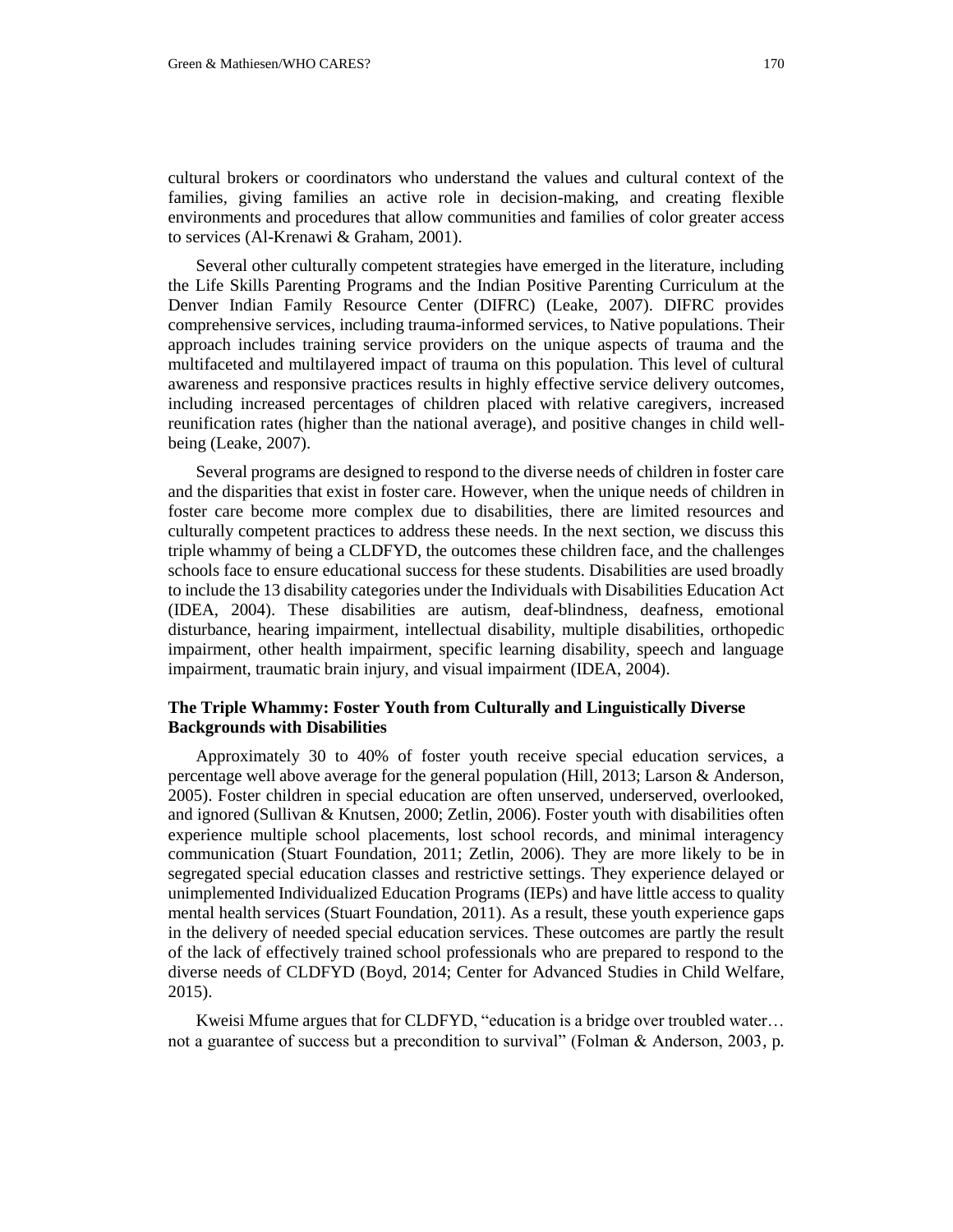2). Research that specifically addresses how to improve the educational conditions for CLD children in foster care with disabilities is scarce. The literature addresses parts of the triple risk, for example, CLD children with disabilities or foster youth with disabilities (Hill, 2013; Larson & Anderson, 2005; Zetlin, 2006). When these characteristics exist in unison, the search for recent evidence-based research and strategies produces limited results. Leake, Black, and Roberts (2004) share essential tools to address challenges faced by CLD youth with disabilities who are in transition. Leake et al. (2004) highlight effective evidence-based programs that increase social skills, self-determination, expectations, financial resources, and access to education. More recently, the National Health Foundation (2013) published a report on the healthy development of minority youth with disabilities, with specific attention on youth in California. This report provides recommendations for meeting the needs of CLD youth with disabilities; however, foster youth issues are missing from the discussion. Schools are perplexed by the ways to best serve and educate CLD foster youth with disabilities (Center for Great Leaders for Teachers, 2014; Clemens et al., 2016; Folman & Anderson, 2003; Hill, 2013; Staub & Meighan, 2007).

There is an immediate need for related services personnel (school counselors, school psychologists, school social workers) who can respond to the complex social, emotional, and learning needs of diverse foster youth with disabilities or who are at risk of disabilities. In addition, professionals who accurately reflect the students they serve are critical in special education evaluation and assessment processes. These professionals stand in the gap and help to eradicate the "fast and furious track to special education" (Webb-Johnson, Green, & Beard, 2008, p. 69). This accelerated track to special education happens when students are placed in special education at disproportionate rates and without implementing effective interventions (Webb-Johnson, Green, & Beard, 2008).

#### **CARES: A Response as the Remedy**

Project CARES (Culturally Affirming Responsive Education Specialist) is a five-year graduate program training grant initiated in 2012 by the U.S. Department of Education Office of Special Education Program (Green, 2012). This initiative was designed to respond to the need for quality services for CLD students with disabilities in foster care through four major goals:

- 1. To respond to the shortages of school psychologists, school counselors, and school social workers.
- 2. To increase the number of school psychologists, school counselors, and school social workers who are trained to provide high quality academic and mental health services known to be effective for CLD students in foster care with, or at risk of, disabilities.
- 3. To enhance the capacity of the programs to prepare professionals to work collaboratively to serve and advocate for these youth.
- 4. To disseminate best practices at conferences and workshops, in classrooms (e.g., case studies), and in our professional disciplines (e.g., professional papers).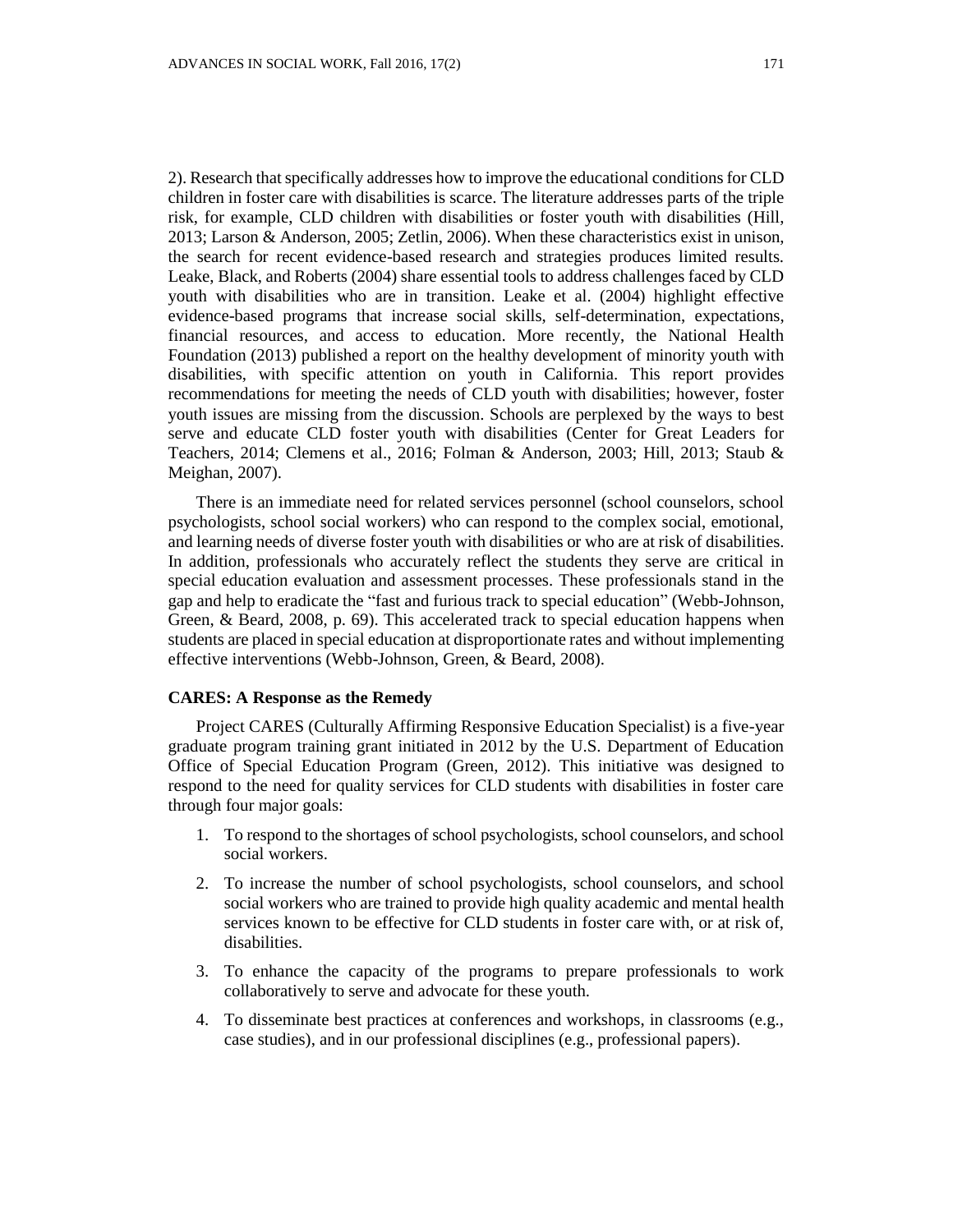Project CARES' unique design includes: (a) an interdisciplinary approach, (b) a focus on children in foster care with or at risk of disabilities, and (c) a focus on training professionals who are highly qualified to impact students from ethnically and linguistically diverse backgrounds. The goal of the grant was to train 30 high-quality fully credentialed related services personnel (school counselors, school psychologists, and school social workers) prepared to serve high-need CLDFYD. Based on the lessons learned from the grant, the current paper highlights effective competencies for school professionals who are interested in improving the educational path of foster youth from diverse backgrounds who have or are at risk for a disability.

### **Gaps in Care: Shortages of Highly-Qualified Professionals to Meet the Needs of CLDFYD**

Across the nation, there is a deepening shortage of school psychologists, school counselors, and school social workers prepared to serve CLD foster youth with disabilities (Boyle & Springer, 2001; Center on Great Leaders for Teachers, 2014; Center on Personnel Studies in Special Education, 2004). According to Folman and Anderson (2003), there are a limited number of education professionals who have specialized training in working with students in foster care. Additionally, teachers, foster parents, and child welfare workers rarely interact to determine the best needs of the students (Folman & Anderson, 2003). Schools have experienced significant shortages of these personnel for the past 10 years. Since 1996, school professionals, especially those who provide services for children with disabilities, represent personnel in the "considerable shortage" category among all fields in education (Müller, 2011, p. 3). They rank among the country's top labor shortage areas (National Coalition on Personnel Shortages in Special Education and Related Services [NCPSSERS], 2014). In some Western states, the shortages run deeper (NCPSSERS, 2014). California, with a population of over 37 million, has approximately 9,000 school counselors, 4,000 school psychologists, and 200 school social workers certified to serve children under the Individuals with Disabilities Education Act (IDEA, 2004), a law originally enacted by Congress in 1975 to ensure that children with disabilities have the right to a free appropriate public education (Lucile Packard Foundation for Children's Health, 2016). Personnel-to-student ratios exceed the maximum number suggested in all three disciplines, with the highest ratios for social workers. Table 2 displays the recommended ratios of school counselors, school psychologists, and school social workers to students and the actual ratios in the U.S.

|                           |                   | <b>Actual Ratio-U.S.</b> |
|---------------------------|-------------------|--------------------------|
| <b>Maximum Ratio</b>      | <b>U.S. Ratio</b> | <b>Largest State</b>     |
| 1:250                     | 1:471             | 1:1016                   |
| 1:1000/1:500 <sup>1</sup> | 1:1383            | 1:1579                   |
| 1:250                     | 1:2500            | 1:15256                  |
|                           |                   |                          |

Table 2. *Recommended Versus Actual Ratios of Students to Personnel*

<sup>1</sup>Full Service Recommended Ratio

(Sources: Lucile Packard Foundation for Children's Health, 2016; National Association of School Psychologists, 2010; National Association of Social Workers, 2016; U.S. Department of Education, National Center for Education Statistics, 2014)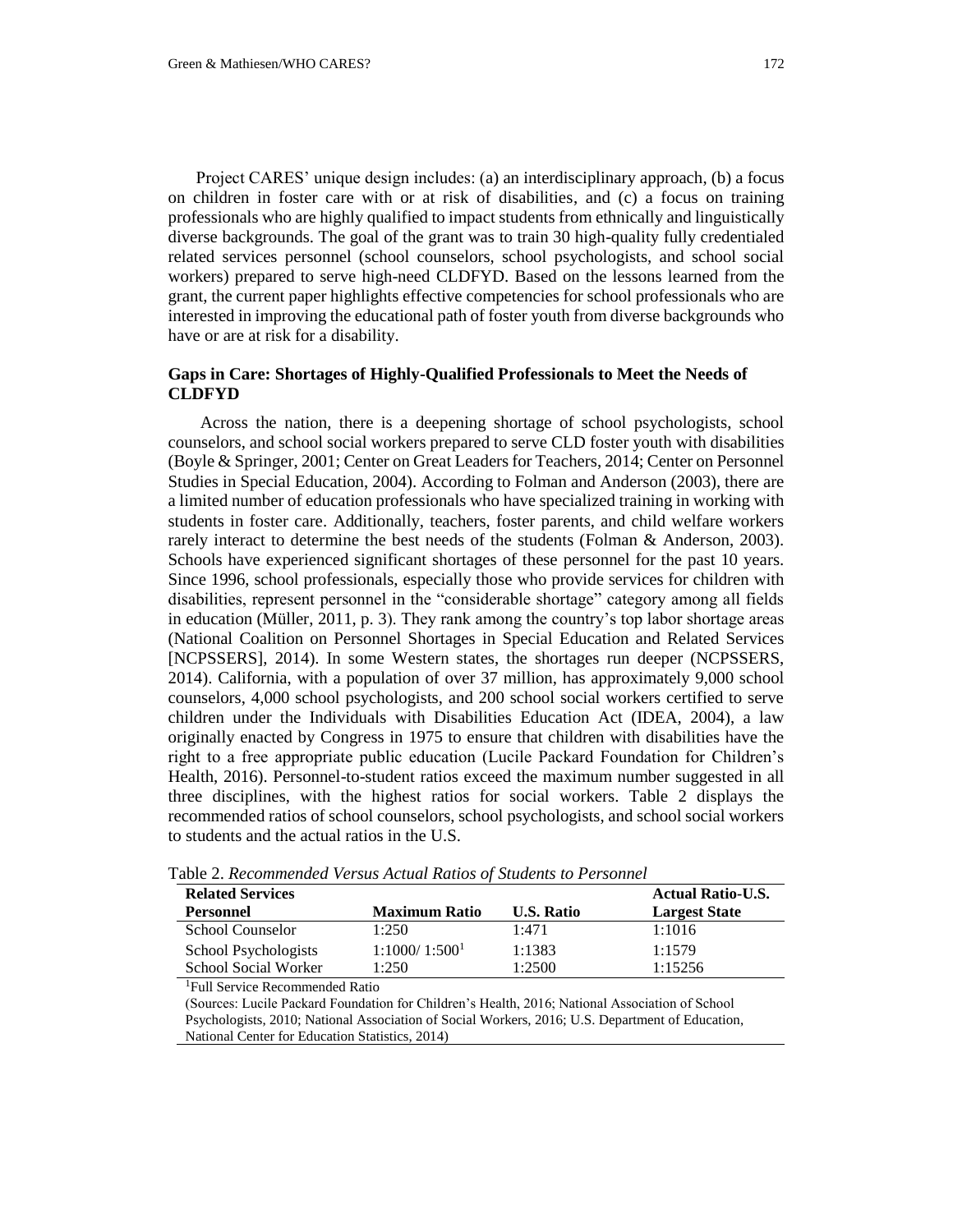The most prominent shortages exist in high-needs schools with higher percentages of CLD students and students receiving free and reduced lunch (NCPSSERS, 2014). These schools experience the highest rates of turnover, unfilled positions, and educational achievement gaps. They also have the lowest rates of quality special education services and qualified personnel (Center on Personnel Studies in Special Education, 2004). NCPSSERS (2014) attributes these shortages to the increasing demand for services, a lack of highly qualified personnel to meet the demand, insufficient funding, and limited capacity of existing training programs to meet the demand.

The impact of these shortages may be summarized as follows: (a) fewer than one in five children in need of mental health services get the services they need; (b) students experience missing or incomplete services when qualified professionals are not available; (c) low-quality services are provided by unqualified personnel; (d) there are increased caseloads and workloads; (e) there is less opportunity for individual services; and (f) there are decreased opportunities to work collaboratively with school staff, students, and parents (NCPSSERS, 2014). Shortages of highly qualified professionals impede the ability of foster youth with disabilities to maximize their academic potential (NCPSSERS, 2014). The literature reveals a demand for more professionals of color (Grapin, Bocanegra, Green, Lee, & Jaafar, 2016; Green, Cook-Morales, Robinson-Zañartu, & Ingraham, 2009; Green & Ingraham, 2005; Green, Tran, & Young, 2005; McKellar & Cowan, 2011; Webb-Johnson et al., 2008). These professionals may help to stem the tide of discrimination, overrepresentation, and misidentification that students in foster care experience. In addition, professionals who accurately reflect the students they serve are critical in special education evaluation and assessment processes. The changing population of schools challenges the field of education to close the gaps and increase the number of school personnel to accurately reflect the level of need.

#### **CLDFYD Advocates**

**School Counselors as Advocates.** School counselors are on the front lines of working with children in schools. As advocates for students who are also in the foster care system, they can support youth and their families in obtaining effective resources that help to promote positive social and emotional well-being. School counselors can also help foster youth define long-term educational goals and develop effective decision-making for the future (American School Counselor Association, 2012). As foster youth advocates, school counselors can serve as liaisons between parents, guardians, teachers, courts, administrators, and the child. School counselors can also keep stakeholders informed about the academic progress of each child and arrange conferences when necessary. Additionally, school counselors hold a basic understanding of the social service system and are tasked to keep up with current educational laws related to foster youth.

**School Social Workers as Advocates.** School social workers have specialized training in mental health, behavior, academic support, consultation, and counseling techniques (School Social Work Association of America, 2014). As advocates for foster youth, school social workers can help to build strong and lasting partnerships between teachers and parents by advocating for ongoing school-family partnerships. They have the resources and training to connect students and families with community support services. They can help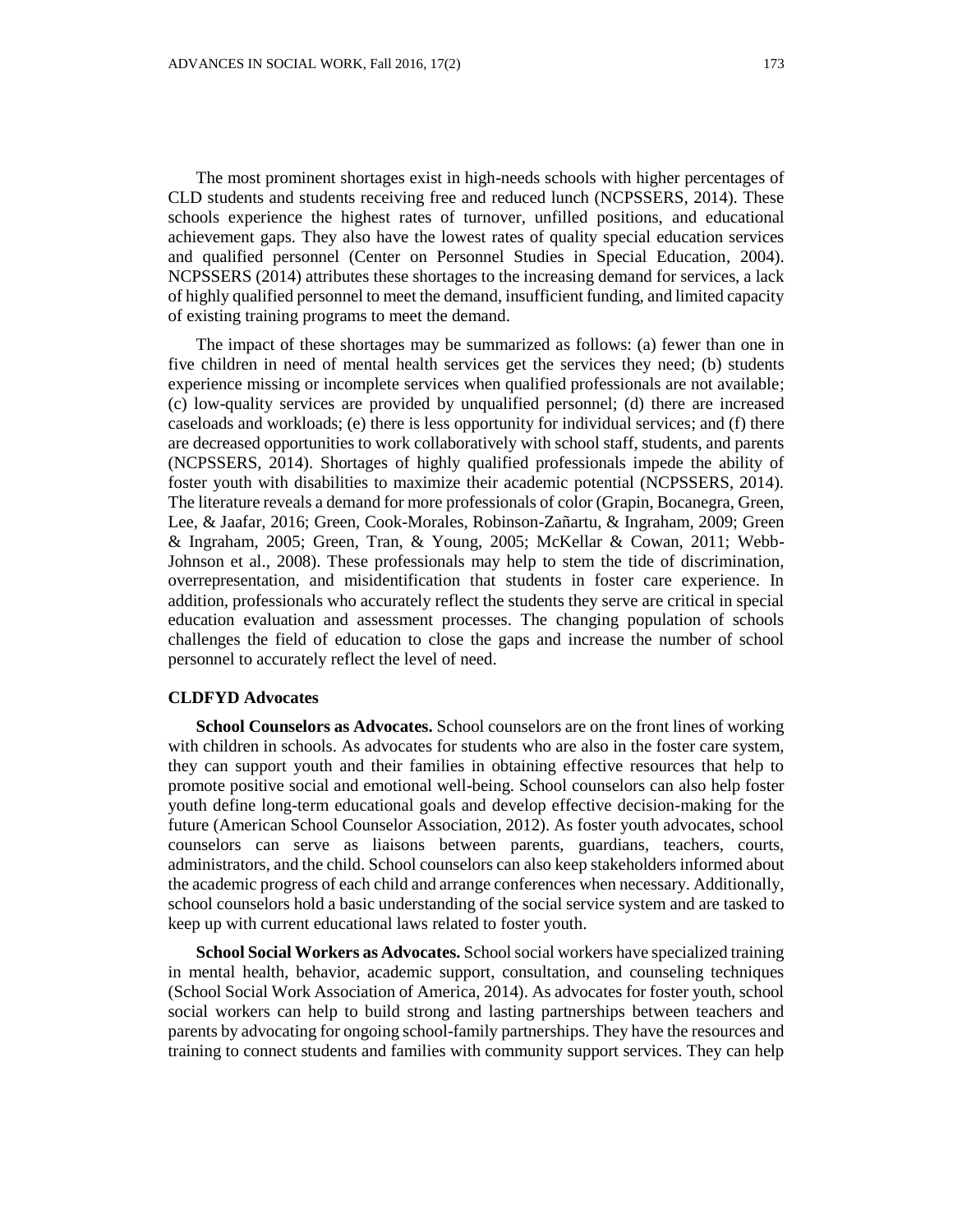schools, parents/guardians, and teachers understand the unique behavioral and emotional needs of CLDFYD. School social workers can implement mental health and behavioral interventions to reduce absences and dropout rates and increase academic success (National Association of Social Workers, 2016). However, there are not enough school social workers in the field to meet the needs of the increasingly diverse population they serve (NCPSSERS, 2014). The need for school personnel to work collaboratively to meet these challenges is evident in this field.

**School Psychologists as Advocates.** School psychologists are uniquely qualified members of school teams who support students' ability to learn and teachers' ability to teach. They apply expertise in mental health, learning, and behavior to help children and youth succeed academically, socially, behaviorally, and emotionally (National Association of School Psychologists, 2015). School psychologists work together with students, families, teachers, and other school professionals to build and create safe and supportive learning environments that strengthen the home-school-community connection (National Association of School Psychologists, 2015).

School psychologists serve as advocates who identify foster youth who need support, help evaluate eligibility for special education services, and design and implement academic and behavior plans. As advocates for CLD children in foster care, school psychologists can help to ensure school stability. Their role is crucial in the development of services and supports addressing the negative impact that maltreatment and neglect can have on school performance (Staub & Meighan, 2007). School psychologists can work with teachers to ensure that CLDFYD have a supportive and stable environment where they can feel safe and welcomed.

### **Interdisciplinary Practice: Meeting the Complex Needs of CLD Foster Youth with Disabilities**

The complex nature of the issues that children in foster care face can be overwhelming for personnel who are not adequately trained to provide services for these youth. Children in the welfare system are at a higher risk of having or acquiring disabilities (Larson  $\&$ Anderson, 2005) and are often abused or neglected at higher rates than children in foster care without disabilities (3.4 times more likely). In a study conducted by Sullivan and Knutson (2000), 31% of children with disabilities were found to have experienced maltreatment. Of these maltreatment cases, caseworkers reported that the presence of a disability was directly correlated with maltreatment for 47% of the children. Maltreatment coupled with the need for special services makes it challenging for personnel to respond, especially if they have not been trained adequately in working with this population. When diverse cultures are added to the equation, many personnel find themselves unprepared to address the issues. Professionals who work closely with foster youth (e.g., school counselors, school psychologists, and school social workers) should be knowledgeable regarding successful ways to work as a team to impact change for all foster youth. While each profession has its own set of professional competencies, little has been done in the area of interdisciplinary competency development, specifically for work with children in foster care (Ivanitskaya, Clark, Montgomery, & Primeau, 2002).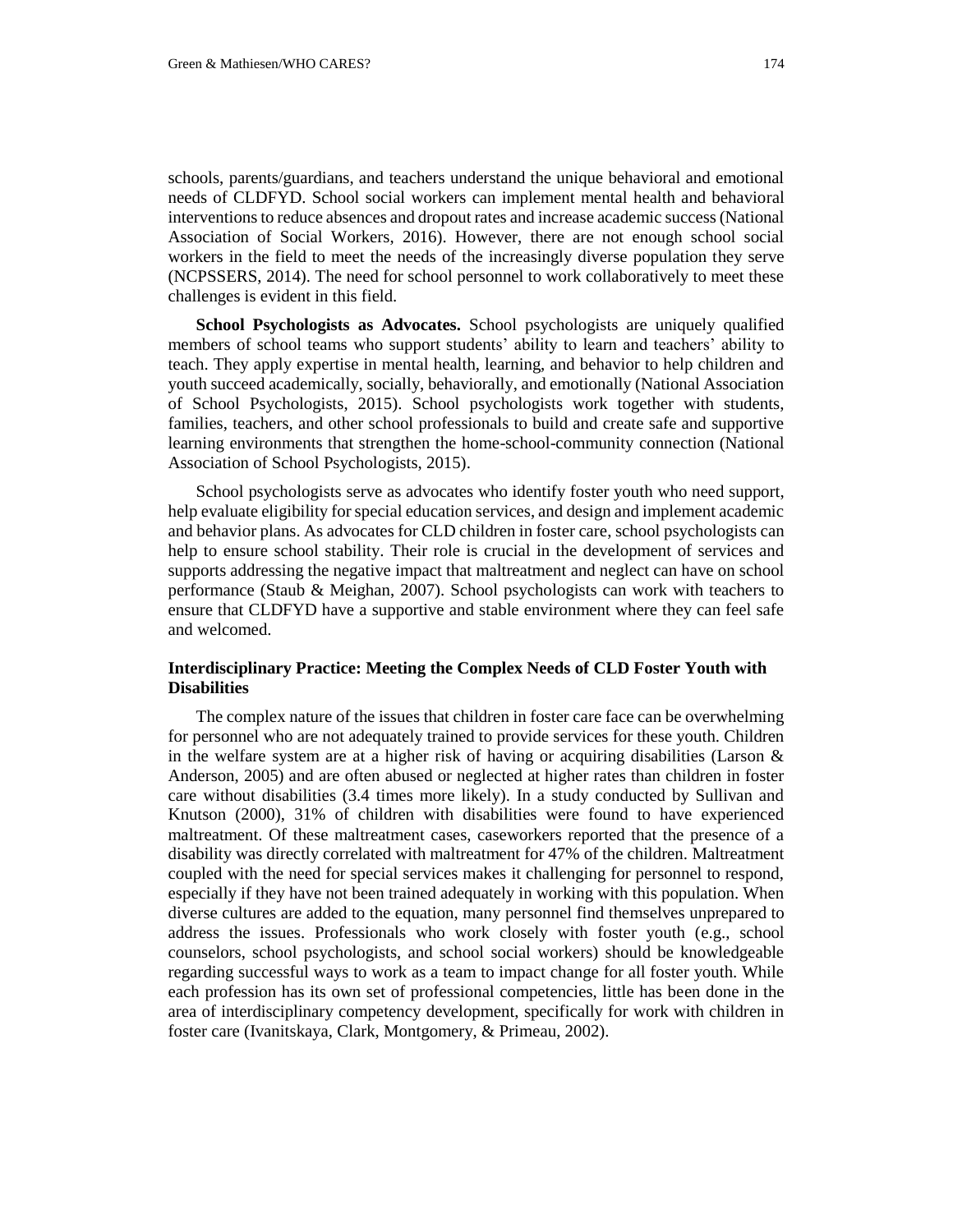## **Caring for CLDFYD: Competencies for Culturally Affirming and Responsive Education Specialist (CARES)**

Table 3 presents professional competencies designed to improve educational and mental health outcomes effectively for youth in foster care. These competencies build on the areas identified by child welfare and developmental disability professionals at the Institute for Human Services (IHS). The competencies delineate knowledge, skills, and practices that are essential in providing effective child welfare services to children in foster care from diverse backgrounds who have special needs. The competencies provide a blueprint for training highly qualified child welfare caseworkers and supervisors (Rycus, Freundlich, Hughes, Keefer, & Oakes, 2006).

Competencies adopted from Merrell, Ervin, and Peacock (2012) are also included within this framework of competencies: (a) awareness of the nature, scope, complexity, and developmental trajectories of students in foster care with disabilities including behavioral, social, and mental health issues, (b) knowledgeable of effective interventions; (c) preparedness to interact with a multisystem of professionals (e.g., medical, clinical, and community care) that impact foster youth with disabilities; and (d) serve as experts in the application of data-oriented problem-solving approaches to the management of primary, secondary, and tertiary prevention and intervention efforts. Table 3 presents the combined interdisciplinary competencies from Merrell et al. (2012) and the research literature for school professionals in four major areas: (1) Effective Academic and Mental Health Services, (2) Educational and Parent Advocacy, (3) Cultural Competency, and (4) Interdisciplinary Service Delivery (Bridges, Davidson, Odegard, Maki, & Tomkowiak, 2011; Merrell et al., 2012; Michael, Bernstein, Owens, Albright, & Anderson-Butcher, 2014).

The CARES competencies encourage innovative ways for professionals to work together to improve outcomes for foster youth. They promote a collaborative effort that makes obsolete the old practices of doing work separately behind closed doors. Educational specialists with training in interdisciplinary prevention and intervention services help to enhance outcomes for foster youth and increase chances of school success (Bridges et al., 2011; Merrell et al., 2012; Michael et al., 2014).

#### **The Cost of CARES**

Funding the CARES interdisciplinary model might pose a challenge for some school districts, especially those with limited budgets. These budget shortfalls and the lack of capacity to implement this work can serve as a barrier to providing essential training and professional development. However, some districts have made great strides in addressing the needs of foster youth in schools. For example, in California, current personnel, many who are school counselors or school psychologists, are designated as foster care/educational liaisons for their school. Foster care liaisons are responsible for ensuring that children in care have their basic needs met, are safe, experience school stability, and gain access to education. Foster care liaisons receive ongoing professional development on issues impacting youth in foster care to improve their educational performance (AB 490, 2003; ESSA, 2015).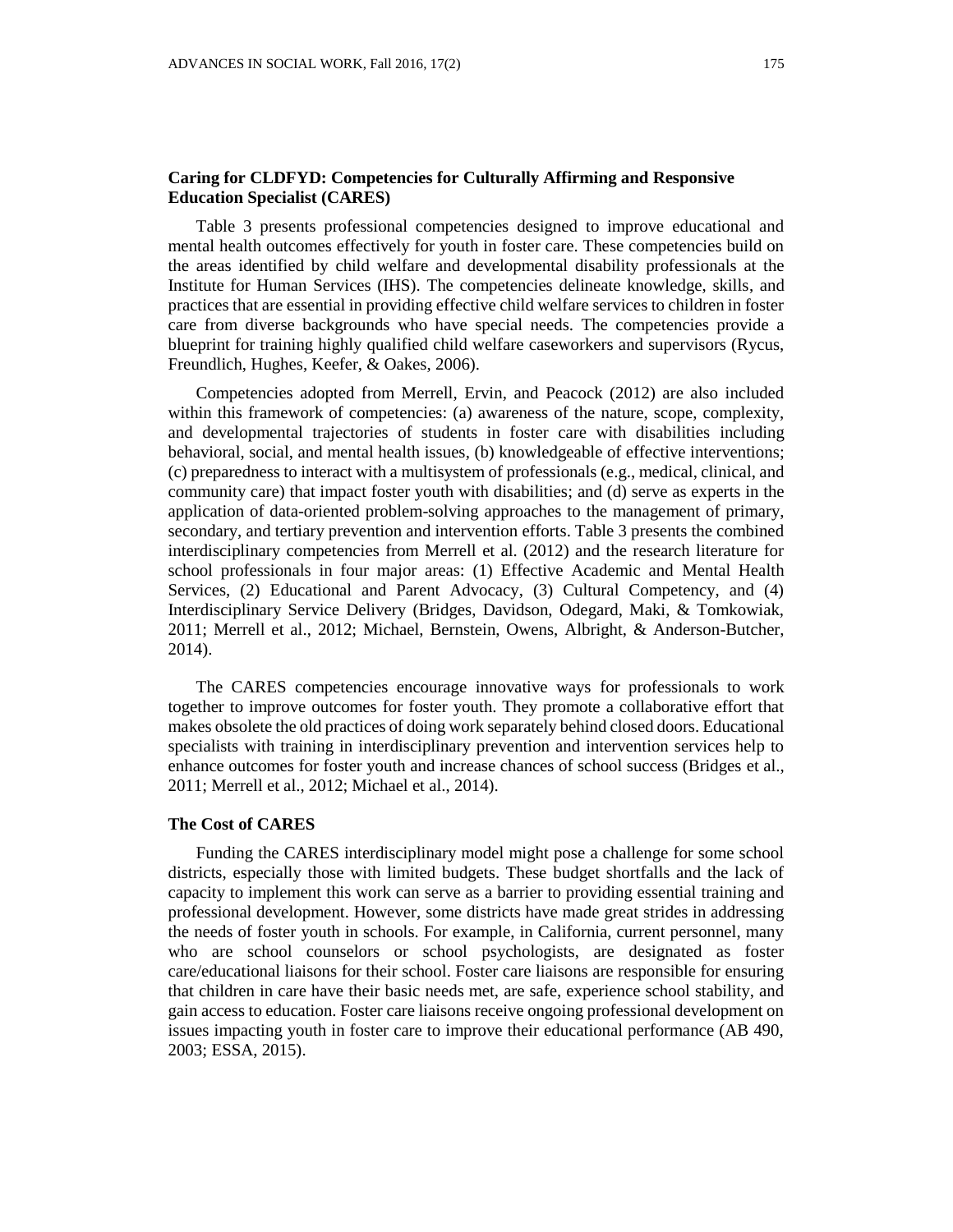|                                                                             | <b>Interdisciplinary Competencies for Culturally Affirming and</b>                                                                                                                                                                                                                                                                                                                                                                                                                                                                                                                                                                                                                                                                                                                         |
|-----------------------------------------------------------------------------|--------------------------------------------------------------------------------------------------------------------------------------------------------------------------------------------------------------------------------------------------------------------------------------------------------------------------------------------------------------------------------------------------------------------------------------------------------------------------------------------------------------------------------------------------------------------------------------------------------------------------------------------------------------------------------------------------------------------------------------------------------------------------------------------|
| Competency                                                                  | <b>Responsive Education Specialists (CARES)</b>                                                                                                                                                                                                                                                                                                                                                                                                                                                                                                                                                                                                                                                                                                                                            |
| Competency 1:<br><b>Effective Academic</b><br>and Mental Health<br>Services | • CARES should understand the nature, scope, complexity, and<br>developmental trajectories of CLD students in foster care with or at<br>risk of disabilities (e.g., disproportionate placement in foster care<br>and special education).<br>• CARES implement and evaluate effective academic and mental<br>health services with CLD children in foster care with disabilities<br>and their families.<br>• CARES actively collaborate with key stakeholders (e.g., teachers,<br>principals, special education teachers, general education teachers,<br>and other team members) at assigned school-based fieldwork sites.                                                                                                                                                                   |
| Competency 2:<br><b>Educational</b> and<br>Parent Advocacy                  | • CARES demonstrate knowledge of the child welfare system and<br>child advocacy, including culturally specific mandates.<br>• CARES actively collaborate with key stakeholders (e.g., teachers,<br>principals, special education teachers, general education teachers,<br>and other team members) at assigned school-based fieldwork sites.<br>• CARES develop an awareness of the need for self-care for<br>practitioners who work with underserved populations.                                                                                                                                                                                                                                                                                                                          |
| Competency 3:<br><b>Cultural Competency</b>                                 | • CARES demonstrate knowledge and skills in working effectively<br>with foster children and their families from a variety of ethnic,<br>cultural, linguistic, economic, and religious backgrounds.<br>• CARES demonstrate an awareness of how school professionals'<br>own cultural frameworks/perspectives influence their work with<br>children and families from culturally and linguistically diverse<br>backgrounds.<br>• CARES are knowledgeable of the issues and impact of<br>disproportionate representation and overrepresentation in special<br>education of CLD students in foster care.<br>• CARES understand and use culturally relevant/affirming practices<br>to improve academic and mental health services for CLD children<br>with disabilities who are in foster care. |
| Competency 4:<br>Interdisciplinary<br>service delivery                      | • Develop shared knowledge and skills in improving outcomes for<br>CLD foster youth with disabilities.<br>• Disseminate knowledge gained/learned to child welfare<br>professionals, parents, school staff, and other key stakeholders in<br>models supporting foster youth.<br>• Use interdisciplinary models for effective collaboration, teaming,<br>and group problem-solving to improve outcomes for CLD children<br>with disabilities in foster care.                                                                                                                                                                                                                                                                                                                                 |

Table 3. *Interdisciplinary Competencies for Culturally Affirming and Responsive Education Specialists (CARES)*

(Sources: LaLiberte & Lightfoot, 2013; Lewallen, Hunt, Potts-Datema, Zaza, & Giles, 2015; Merrell et al., 2012; Rycus et al., 2006; Rycus & Hughes, 2000)

With the recent reauthorization of the Elementary and Secondary Education Act of 1965 (ESEA), now called the Every Student Succeeds Act (ESSA, 2015), all state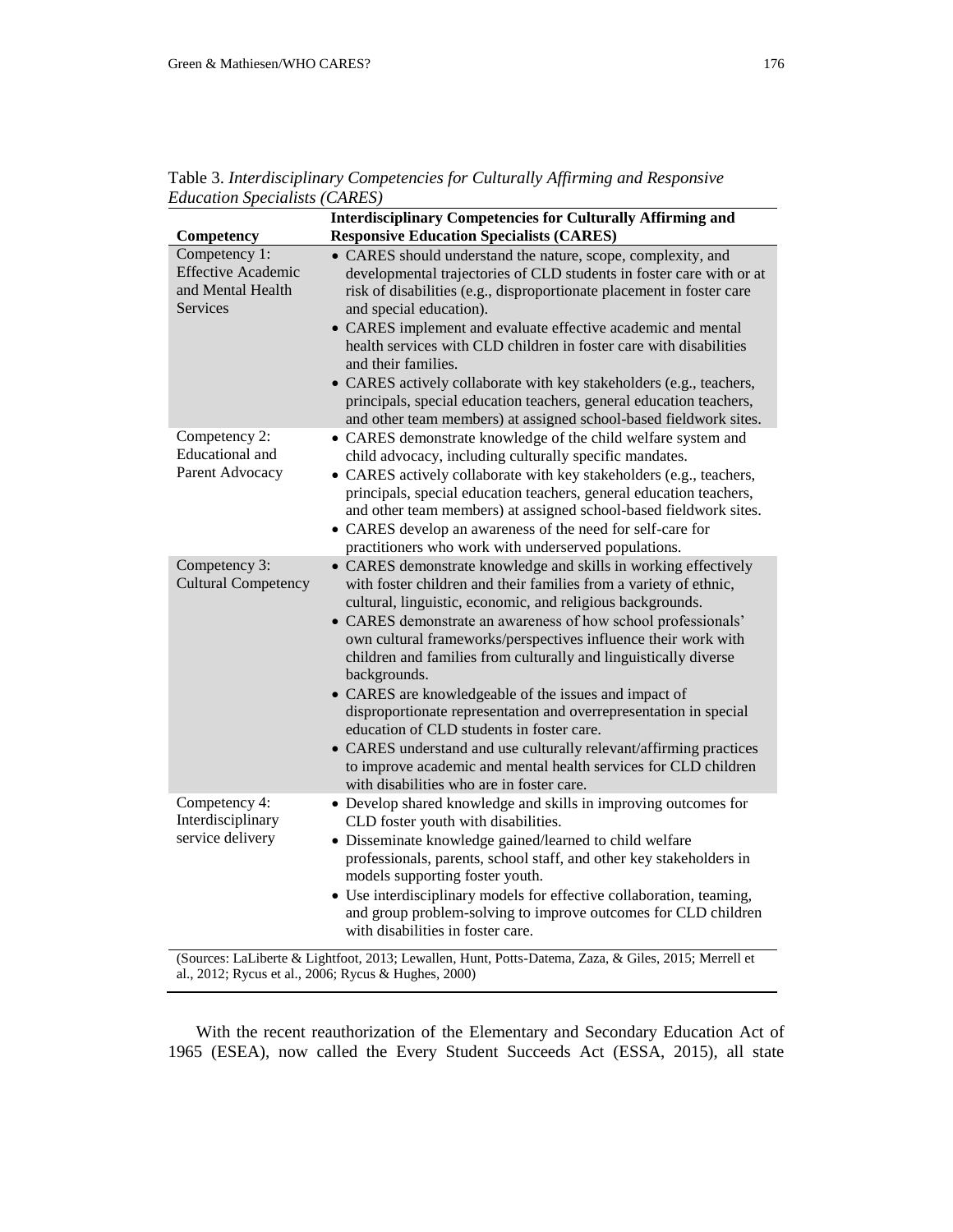education agencies are required by law to have a foster youth liaison. In addition, states are mandated to track the achievement and graduation rates for children in foster care. This is the first time that ESSA has included protections and services for foster youth and collaboration with child welfare services to promote educational success and school stability (Hults & Burdick, 2016). Under ESSA, local education agencies receiving Title I funds must work with child welfare agencies to implement clear plans to ensure school stability, including transportation. This Title I funding can also be used to hire qualified personnel to provide comprehensive learning supports and other interventions (i.e., mental health, academic interventions, and behavioral interventions). ESSA references these highly qualified personnel as *specialized instructional support personnel* (SISP). SISPs are school counselors, school social workers, school psychologists, and other qualified related personnel with specialized training to meet the unique needs of school-aged foster youth. Many of these personnel work in schools across several states (e.g., California, Florida, Massachusetts, Nevada, Pennsylvania, and Rhode Island; Center on Great Leaders for Teachers, 2014).

Schools can also partner with local universities to enlist the support of graduate programs that train degree-seeking students to become specialized instructional support personnel. Students can serve as interns within the district to provide support to schools in need. This could be a cost-effective way of obtaining comprehensive support. It would also provide the intern with specialized practical and hands-on training. Additionally, parents and other stakeholders may be willing to serve as volunteers to help schools meet the unique needs of children in foster care with disabilities.

Funding streams such as training grants and other federally funded and non-federally funded state and national grant initiatives can provide support to ensure the educational success of foster youth. School professionals can work together to develop sound proposals. However, to date, there is no consistent funding source that has the goal of training school professionals to meet the needs of CLDFYD. Project CARES is one funding success story that garnered the support needed to build a successful interdisciplinary training program, but the funding ends in 2017. There is some promise in California with the recent passage of the Local Control Funding Formula (LCFF) (California Department of Education, 2013), a new school funding law that gives districts funding to provide greater resources to serve low-income students, English learners, and students in foster care. However, school districts have had difficulty demonstrating progress toward annual goals and implementing actions to achieve these goals. This funding source could potentially be the stepping stone to train highly qualified CARES personnel across the nation.

#### **Future Directions and Implications**

Schools districts are facing enormous challenges in knowing how best to serve and educate CLDFYD in their schools. A critical issue in educating CLDFYD is the lack of highly qualified personnel who can work collaboratively with teachers, parents, and other stakeholders to ensure educational success of these youth. CARES addresses the national need to recognize who CLDFYD are in schools, how they learn best, and ways to implement culturally affirming practices to support academic success. CARES responds to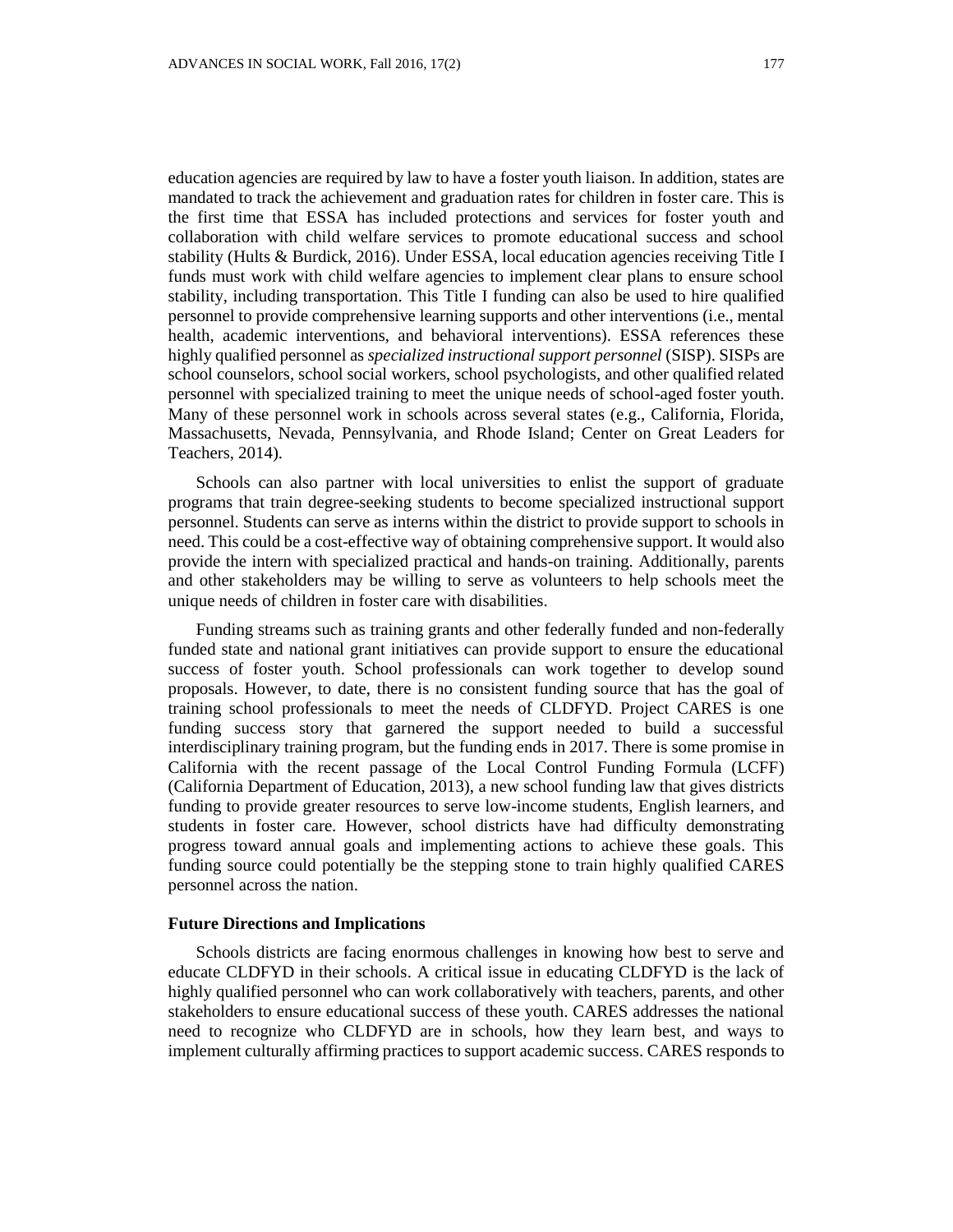ESSA's call for specialized instructional support personnel who are highly qualified to provide comprehensive services (e.g., school-wide support, academic interventions, behavioral interventions, and mental health support) (ESSA, 2015). CARES seeks to address the triple whammy through culturally competent interdisciplinary practices that encourage school professionals to work together, instead of in silos, to provide school stability and achievement for CLDFYD.

Youth in the foster care system have a complex set of needs that can best be addressed by culturally affirming interdisciplinary teams. The work begins with university training programs and other professional development programs that have a vested interest in producing culturally competent professionals across disciplines. Interdisciplinary teams address the myriad needs that arise, differentiating interventions based on their specializations. Thus, early training for work in an interdisciplinary setting helps professionals understand how to address the needs of foster youth and improve educational outcomes (Strand, 2006). Training and professional development programs that infuse the aforementioned competencies (academics, mental health, and parent educational advocacy) in their clinical practices help prepare professionals for interdisciplinary work. Interdisciplinary practice creates effective learning that is more holistic than individualized knowledge-based practice (Ivanitskaya et al., 2002). This practice provides school professionals with cross-disciplinary knowledge and evidence-based practices for CLDFYD. Ivanitskaya et al. (2002) completed a comprehensive review of the literature and found that interdisciplinary learning and practice models yielded the following predicted outcomes: (a) flexible thinking; (b) understanding of strengths and limitations of thinking; (c) ability to assess; (d) value of the knowledge; (e) improved content retention, enhanced thinking and learning skills and enlarged perspectives; and (f) the ability to synthesize or integrate. The model empowers professionals to develop new competencies that are shared between the professions and that reflect contributions of one discipline to another.

The work ahead encourages professionals to work together, embrace what they learn from one another, and acknowledge the value that each profession brings to the table. School social workers can play a leadership role in creating and coordinating interprofessional teams. Interdisciplinary practice and competency development ensure that children and youth in foster care get the educational, mental, and physical support they need to grow and blossom.

#### **References**

- AB 490. (2003). An act to amend Sections 48645.5, 48850, 48859, 49061, 49069.5, 49076, and 56055 of, and to add Sections 48853 and 48853.5 to, the Calif. Educ. Code, and to amend Sections 361, 366.27, 726, 727.2, 4570, 16000, and 16501.1 of the Calif. Welf. and Instit. Code, relating to minors.
- Adams, L. T. (2010). Resurrecting parents of legal orphans: Un-terminating parental rights. *Virginia Journal of Social Policy and the Law*, *17*(2), 318-372.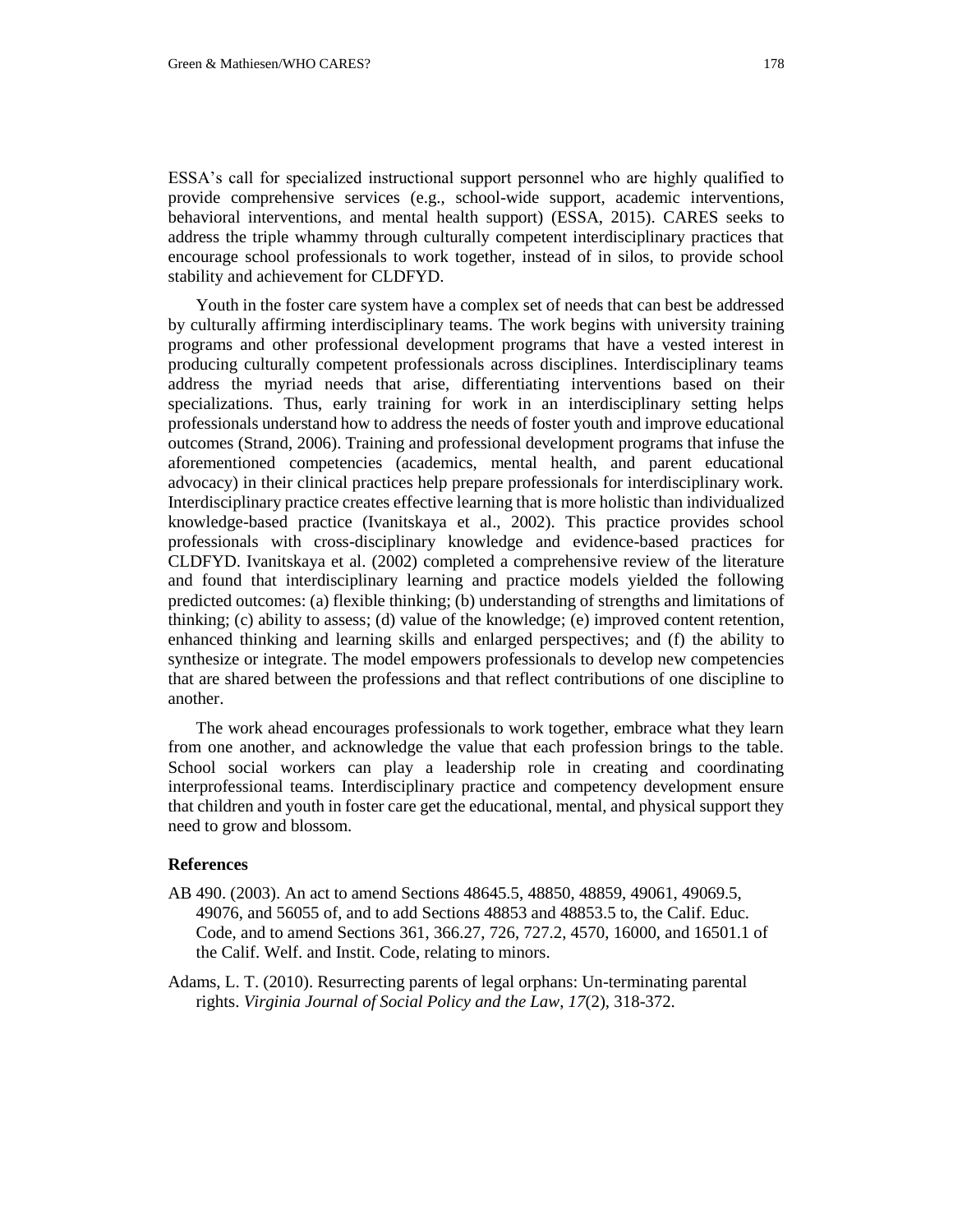- Adoption and Safe Families Act of 1997, P.L. 105-89, 111 Stat. 2115, signed into law November 19, 1997, amending titles IV-B and IV-E of the Social Security Act. Retrieved fro[m https://www.congress.gov/bill/105th-congress/house-bill/867](https://www.congress.gov/bill/105th-congress/house-bill/867)
- Al‐Krenawi, A., & Graham, J. R. (2001). The cultural mediator: Bridging the gap between a non‐western community and professional social work practice. *British Journal of Social Work*, *31*(5), 665-685. doi[:https://doi.org/10.1093/bjsw/31.5.665](https://doi.org/10.1093/bjsw/31.5.665)
- American School Counselor Association. (2012). *ASCA national model: A framework for school counseling programs*. Alexandria, VA: American School Counselor Association.
- Boyd, R. (2014). African American disproportionality and disparity in child welfare: Toward a comprehensive conceptual framework. *Children and Youth Services Review*, *37*, 15-27. doi[:https://doi.org/10.1016/j.childyouth.2013.11.013](https://doi.org/10.1016/j.childyouth.2013.11.013)
- Boyle, D. P., & Springer, A. (2001). Toward a cultural competence measure for social work with specific populations. *Journal of Ethnic and Cultural Diversity in Social Work*, *9*(3-4), 53-71. doi[:https://doi.org/10.1300/J051v09n03\\_03](https://doi.org/10.1300/J051v09n03_03)
- Bridges, D. R., Davidson, R. A., Odegard, P. S., Maki, I. V., & Tomkowiak, J. (2011). Interprofessional collaboration: Three best practice models of interprofessional education. *Medical Education Online, 16*. doi[:https://doi.org/10.3402/meo.v16i0.6035](https://doi.org/10.3402/meo.v16i0.6035)
- California Department of Education. (2013). *Local control funding formula overview: Information about the funding and accountability provisions of the local control funding formula.* Retrieved from<http://www.cde.ca.gov/fg/aa/lc/lcffoverview.asp>
- Center for Advanced Studies in Child Welfare, School Social Work University of Minnesota. (2015)*. Culturally Responsive Child Welfare Practices CW360ºComprehensive look at a prevalent child welfare issue.* Retrieved from <http://cascw.umn.edu/wp-content/uploads/2015/03/CW360-Winter2015.pdf>
- Center for the Study of Social Policy. (2010). *Positive outcomes for all: Using an institutional analysis to identify and address African American children's low reunification rates and long-term stays in Fresno County's foster care system.*  Retrieved from

[http://www.cssp.org/pdfs/positive\\_outcomes\\_fresno\\_co\\_institutional\\_analysis.pdf](http://www.cssp.org/pdfs/positive_outcomes_fresno_co_institutional_analysis.pdf)

- Center on Great Leaders for Teachers. (2014). *Examples of state regulations governing specialized instructional support personnel evaluations.* Retrieved from [http://www.gtlcenter.org/content/examples-state-regulations-governing-specialized](http://www.gtlcenter.org/content/examples-state-regulations-governing-specialized-instructional-support-personnel-evaluations)[instructional-support-personnel-evaluations](http://www.gtlcenter.org/content/examples-state-regulations-governing-specialized-instructional-support-personnel-evaluations)
- Center on Personnel Studies in Special Education. (2004). *Retaining qualified special education teachers: Understanding why teachers leave and what school districts can do about it.* Special Education Workforce Watch: Insights from Research. Gainesville, FL: Author.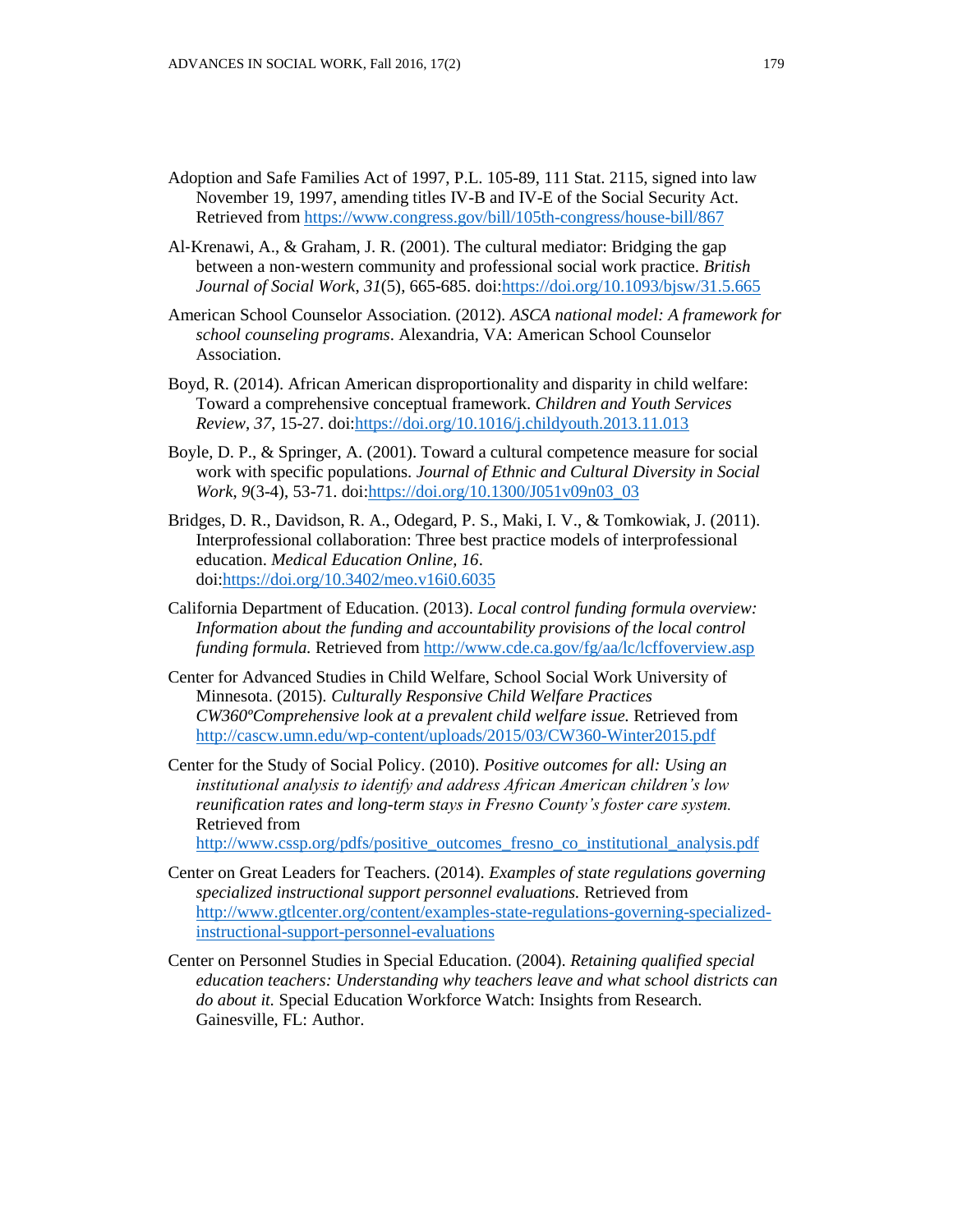- Child and Family Services Improvement and Innovation Act, 2011, Pub. L. No. 112-34. H.R. 2883. (2011). Retrieved from [https://www.congress.gov/bill/112th](https://www.congress.gov/bill/112th-congress/house-bill/2883)[congress/house-bill/2883](https://www.congress.gov/bill/112th-congress/house-bill/2883)
- Child Trends Data Bank. (2015). *Foster youth: Indicators on children and youth.* Retrieved fro[m http://www.childtrends.org/wp](http://www.childtrends.org/wp-content/uploads/2014/07/12_Foster_Care.pdf)[content/uploads/2014/07/12\\_Foster\\_Care.pdf](http://www.childtrends.org/wp-content/uploads/2014/07/12_Foster_Care.pdf)
- Child Welfare Information Gateway [CWIG]. (2013). *Addressing racial disproportionality in child welfare* (Issue Brief). Washington, DC: Author. Retrieved from [https://www.childwelfare.gov/pubPDFs/racial\\_disproportionality.pdf](https://www.childwelfare.gov/pubPDFs/racial_disproportionality.pdf)
- CWIG. (2016). *Foster cares statistics 2014.* Retrieved from <https://www.childwelfare.gov/pubPDFs/foster.pdf>
- Child Welfare League of America. (2005). *Children of color in the child welfare system.*  National Data Analysis System. Retrieved from <http://thehill.com/images/stories/whitepapers/pdf/ChildrenofColor05.pdf>
- Clemens, E. V., Lalonde, T. L., & Sheesley, A. P. (2016). The relationship between school mobility and students in foster care earning a high school credential. *Children and Youth Services Review*, *68*, 193-201. doi[:https://doi.org/10.1016/j.childyouth.2016.07.016](https://doi.org/10.1016/j.childyouth.2016.07.016)
- Court Appointed Special Advocates for Children. (2013). *Seven important facts CASA/GAL volunteers need to know when advocating for children of color.* Retrieved from<http://www.casaforchildren.org/site/c.mtJSJ7MPIsE/b.6561107/>
- Courtney, M. E., Barth, R. P., Berrick, J. D., & Brooks, D. (1996). Race and child welfare services: Past research and future directions. *Child Welfare*, *75*(2), 99-137.
- Courtney, M., & Skyles, A. (2003). Racial disproportionality in the child welfare system. *Children and Youth Services Review*, *25*(5), 355-358. doi[:https://doi.org/10.1016/S0190-7409\(03\)00025-2](https://doi.org/10.1016/S0190-7409(03)00025-2)
- Day, A., Dworsky, A., & Feng, W. (2013). An analysis of foster care placement graduation rates. *Research in Higher Education Journal, 19*, 1-17.
- Day, A., Riebschleger, J., Dworsky, A., Damashek, A., & Fogarty, K. (2012). Maximizing educational opportunities for youth aging out of foster care by engaging youth voices in a partnership for social change. *Children and Youth Services Review*, *34*(5), 1007-1014. doi[:https://doi.org/10.1016/j.childyouth.2012.02.001](https://doi.org/10.1016/j.childyouth.2012.02.001)
- Elementary and Secondary Education Act. Pub. L. 89–10, 79 Stat. 77, 20 U.S.C. ch.70. (1965).
- Every Student Succeeds Act of 2015, Pub. L. No. 114-95, 129 Stat. 1802. U.S.C. 6301. The ESSA includes the most recent amendments to the and Secondary Education Act of 1965. Retrieved from [https://www.congress.gov/congressional-report/114th](https://www.congress.gov/congressional-report/114th-congress/house-report/354/1)[congress/house-report/354/1](https://www.congress.gov/congressional-report/114th-congress/house-report/354/1)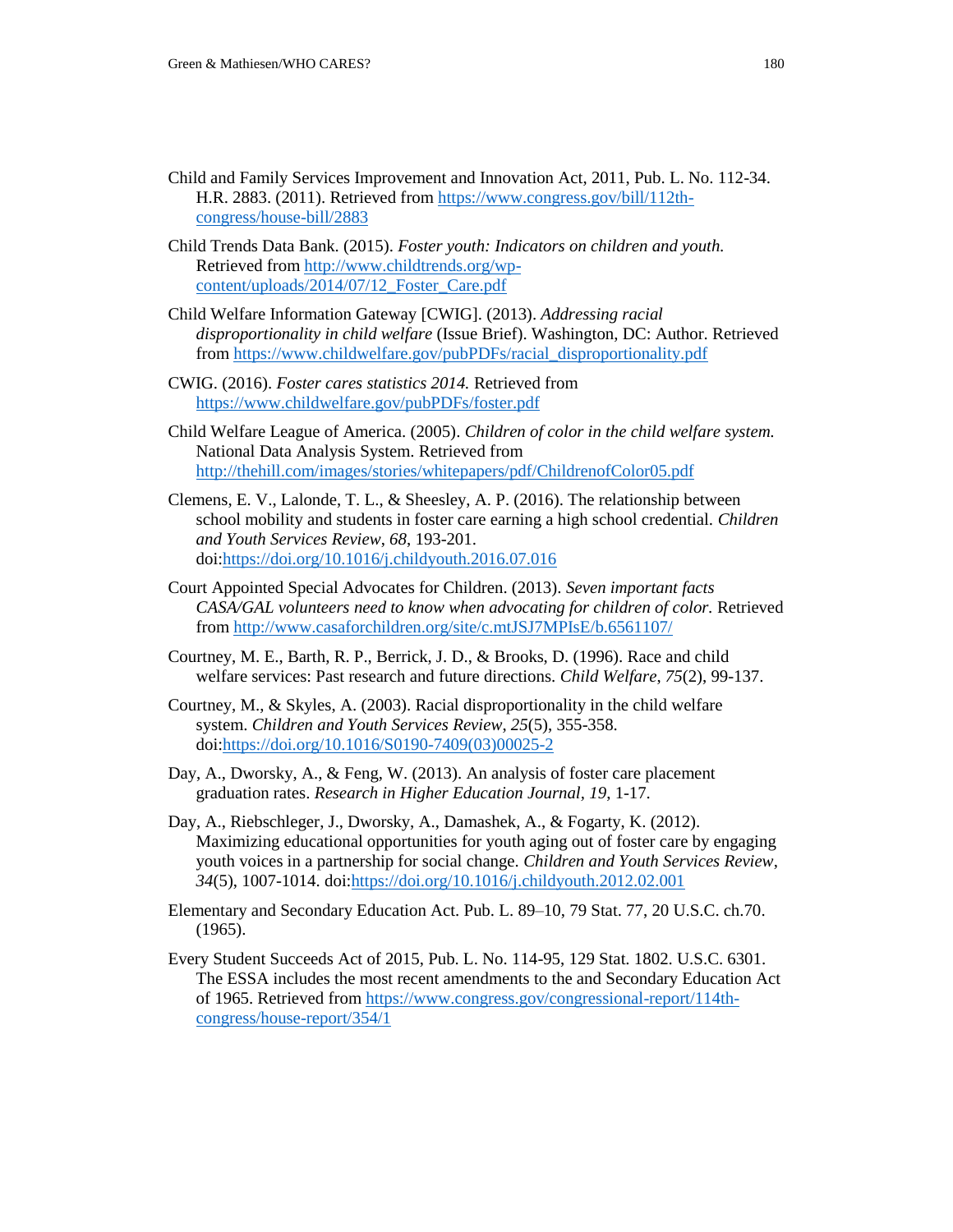- Ferguson, H. B., & Wolkow, K. (2012). Educating children and youth in care: A review of barriers to school progress and strategies for change. *Children and Youth Services Review*, *34*(6), 1143-1149. doi[:https://doi.org/10.1016/j.childyouth.2012.01.034](https://doi.org/10.1016/j.childyouth.2012.01.034)
- Folman, R., & Anderson, G. (2003). *Troubled water foster care youth and college: Educational challenges for foster care and youth aging out of care.* Michigan State University, School of Social Work. Retrieved from [file:///C:/Users/vdecker/Downloads/troubledwater\\_final.pdf](file:///C:/Users/vdecker/Downloads/troubledwater_final.pdf)
- Foster Care and Education National Work Group. (2014). *Research highlights on education and foster care.* Retrieved from [http://www.fostercareandeducation.org/DesktopModules/Bring2mind/DMX/Downlo](http://www.fostercareandeducation.org/DesktopModules/Bring2mind/DMX/Download.aspx?EntryId=1933&Command=Core_Download&method=inline&PortalId=0&TabId=124) [ad.aspx?EntryId=1933&Command=Core\\_Download&method=inline&PortalId=0&T](http://www.fostercareandeducation.org/DesktopModules/Bring2mind/DMX/Download.aspx?EntryId=1933&Command=Core_Download&method=inline&PortalId=0&TabId=124)  $abId=124$
- Fostering Connections to Success and Increasing Adoptions Act of 2008, Pub. L. No. 110-351, 122 Stat. 3939. Retrieved from [https://www.gpo.gov/fdsys/pkg/PLAW-](https://www.gpo.gov/fdsys/pkg/PLAW-110publ351/pdf/PLAW-110publ351.pdf)[110publ351/pdf/PLAW-110publ351.pdf](https://www.gpo.gov/fdsys/pkg/PLAW-110publ351/pdf/PLAW-110publ351.pdf)
- Grapin, S. L., Bocanegra, J. O., Green, T. D., Lee, E. T., & Jaafar, D. (2016). Increasing diversity in school psychology: Uniting the efforts of institutions, faculty, students, and practitioners. *Contemporary School Psychology, 20(4)*, 345-355. doi[:https://doi.org/10.1007/s40688-016-0092-z](https://doi.org/10.1007/s40688-016-0092-z)
- Green, T. D. (2012). *SDSU Interdisciplinary Collaborative to Prepare Culturally Affirming and Responsive Education Specialists (CARES) to Improve Outcomes for Foster Youth with Disabilities.* U.S. Department of Education, Office of Special Education Programs (No. H325K120418), Personnel Preparation Grant, \$1.25 million.
- Green, T. D., Cook-Morales, V. J., Robinson-Zañartu, C. A., & Ingraham, C. L. (2009). Pathways on a journey to getting it: Multicultural competence training and continuing professional development. In J. Jones (Ed.), *The psychology of multiculturalism in schools: A primer for practice, training, and research* (pp. 83-113)*.* Bethesda, MD: National Association of School Psychologists.
- Green, T. D., & Ingraham, C. L. (2005). Multicultural education. In S. Lee (Ed.), *Encyclopedia of School Psychology* (pp. 338-342). Thousand Oaks, CA: Sage. doi[:https://doi.org/10.4135/9781412952491.n181](https://doi.org/10.4135/9781412952491.n181)
- Green, T. D., Tran, M., & Young, R. (2005). The impact of ethnicity, SES, language, and training program on teaching choice among new teachers in California*. The Bilingual Research Journal*, *29*, 583-598. doi[:https://doi.org/10.1080/15235882.2005.10162853](https://doi.org/10.1080/15235882.2005.10162853)
- Grossman, S. J. (1967). Child of a different color: Race as a factor in adoption and custody proceedings. *Buffalo Law Review*, *17*, 303-348.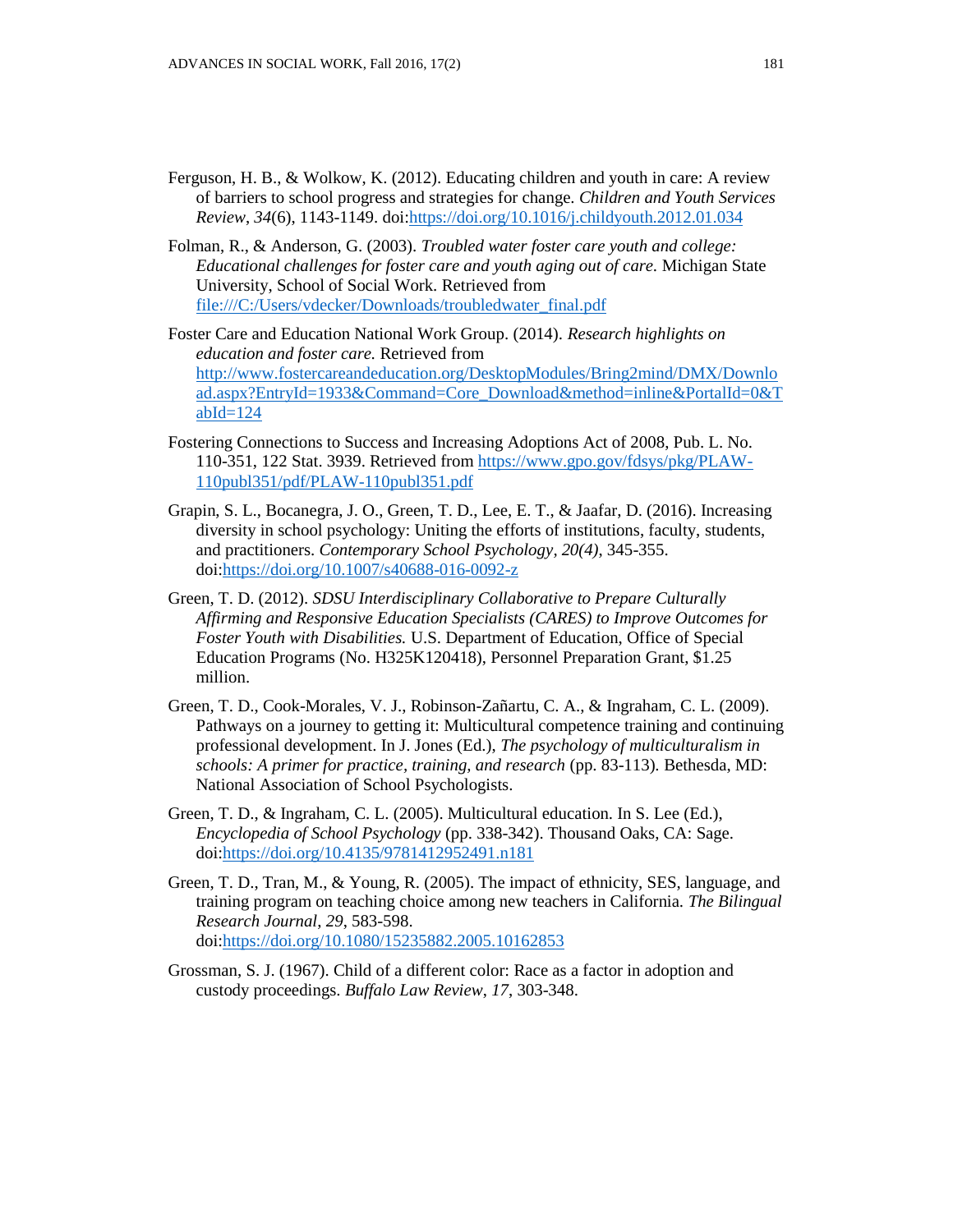- Hill, K. (2013). Special education experience of older foster youth with disabilities: An analysis administrative data. *Journal of Public Child Welfare*, *7*(5), 520-535. doi[:https://doi.org/10.1080/15548732.2013.843493](https://doi.org/10.1080/15548732.2013.843493)
- Hill, R. B. (2006). Synthesis of research on disproportionality in child welfare: An update. *Casey-CSSP Alliance for Racial Equity in the Child Welfare System*. Retrieved fro[m http://www.cssp.org/reform/child-welfare/other-resources/synthesis](http://www.cssp.org/reform/child-welfare/other-resources/synthesis-of-research-on-disproportionality-robert-hill.pdf)[of-research-on-disproportionality-robert-hill.pdf](http://www.cssp.org/reform/child-welfare/other-resources/synthesis-of-research-on-disproportionality-robert-hill.pdf)
- Hults, R. V., & Burdick, K. (2016). Federal education law delivers vital protections for foster youth. *Youth Today*. Retrieved from [http://youthtoday.org/2016/02/federal](http://youthtoday.org/2016/02/federal-education-law-delivers-vital-protections-for-foster-youth/)[education-law-delivers-vital-protections-for-foster-youth/](http://youthtoday.org/2016/02/federal-education-law-delivers-vital-protections-for-foster-youth/)
- Individuals With Disabilities Education Act, Pub. L. No. 108-446, 20 U.S.C. § 1400. (2004).
- Ivanitskaya, L., Clark, D., Montgomery, G., & Primeau, R. (2002). Interdisciplinary learning: Process and outcomes. *Innovative Higher Education, 27*(2), 95-111. doi[:https://doi.org/10.1023/A:1021105309984](https://doi.org/10.1023/A:1021105309984)
- Kimberlin, S. E., Anthony, E. K., & Austin, M. J. (2009). Re-entering foster care: Trends, evidence, and implications. *Children and Youth Services Review, 31*(4), 471-481. doi[:https://doi.org/10.1016/j.childyouth.2008.10.003](https://doi.org/10.1016/j.childyouth.2008.10.003)
- LaLiberte, T. L., & Lightfoot, E. (2013). Breaking down the silos: Examining the intersection between child welfare and disability. *Journal of Public Child Welfare, 7*(5), 471–479. doi[:https://doi.org/10.1080/15548732.2013.865962](https://doi.org/10.1080/15548732.2013.865962)
- Larson, S. A., & Anderson, L. (2005). Children with disabilities and the child welfare system: Prevalence data. *Impact: Feature Issue on Children with Disabilities in the Child Welfare System, 19(1),* 6-7. Retrieved from <http://ici.umn.edu/products/impact/191/over6.html>
- Leake, D. W., Black, R. S., & Roberts, K. (2004). Assumptions in transition planning: Are they culturally sensitive? *Impact: Feature Issue on Achieving Postsecondary Education and Transition Results for Students with Disabilities, 16*(3), 28–29. Retrieved from <https://ici.umn.edu/products/impact/163/163.pdf>
- Leake, R. B. (2007). *Denver Indian Family Resource Center: Research Report.* Rocky Mountain Quality Improvement Center (Grant # 90-CA-1699). Retrieved <http://www.americanhumane.org/assets/pdfs/children/pc-rmqic-dif-report.pdf>
- Legislative Analyst's Office of California. (2009). *Education of foster youth in California.* Retrieved from<http://www.lao.ca.gov/Publications/Detail/2069>
- Lewallen, T. C., Hunt, H., Potts-Datema, W., Zaza, S., & Giles, W. (2015). The whole school, whole community, whole child model: A new approach for improving educational attainment and healthy development for students. *Journal of School Health, 85*(11), 729-739. doi[:https://doi.org/10.1111/josh.12310](https://doi.org/10.1111/josh.12310)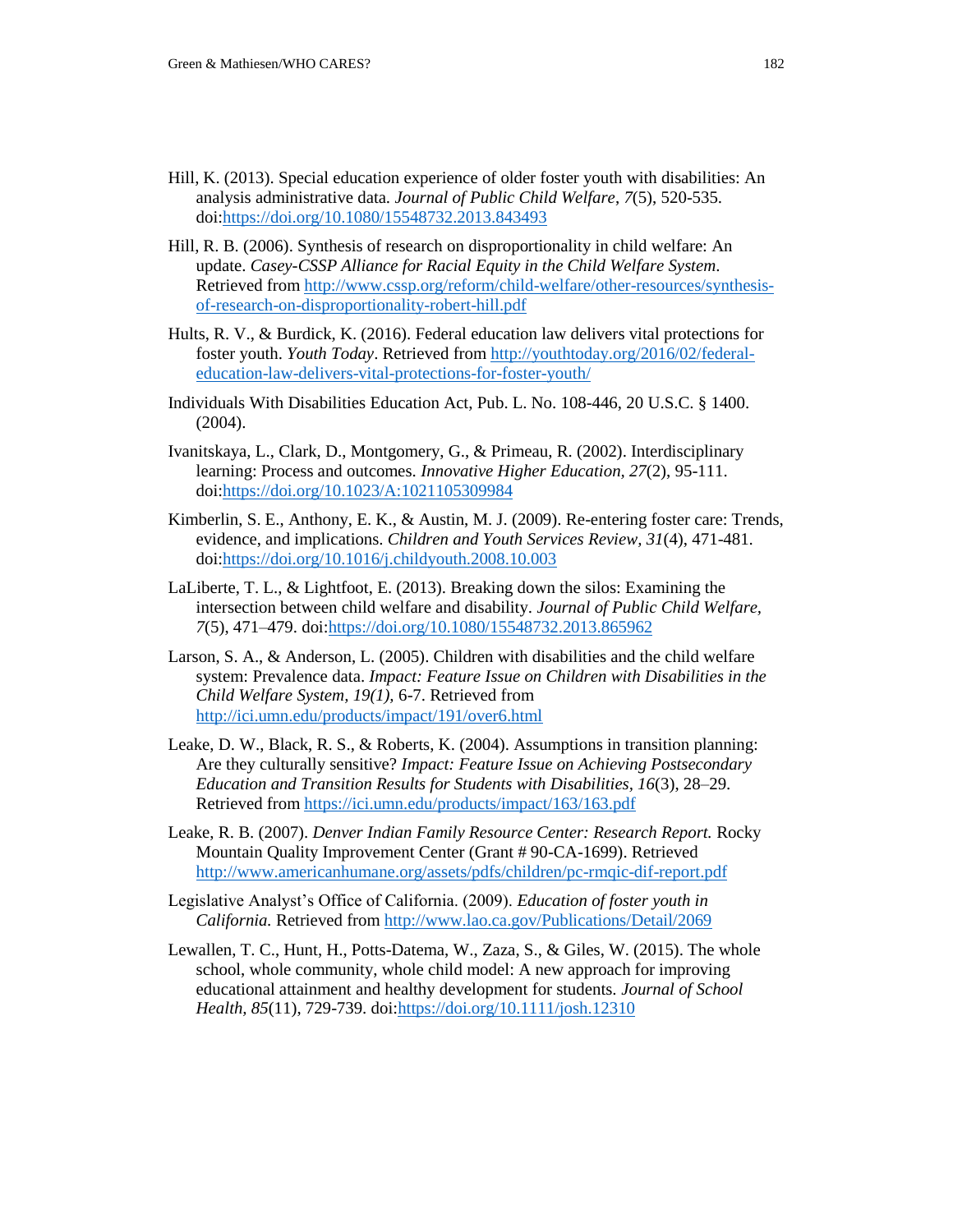- Lucile Packard Foundation for Children's Health. (2016). *Number of pupil support service personnel by type of personnel.* Retrieved from <http://www.kidsdata.org/data/topic/table/pupil-support-number-type.aspx>
- McKellar, N., & Cowan, K. C. (2011). Supporting students in foster care. *Principal Leadership*, *12*(1), 12-16. Retrieved from [https://www.nasponline.org/Documents/Resources%20and%20Publications/Handout](https://www.nasponline.org/Documents/Resources%20and%20Publications/Handouts/Families%20and%20Educators/Foster_Children_Sept%202011.pdf) [s/Families%20and%20Educators/Foster\\_Children\\_Sept%202011.pdf](https://www.nasponline.org/Documents/Resources%20and%20Publications/Handouts/Families%20and%20Educators/Foster_Children_Sept%202011.pdf)
- McPhatter, A. R. (1997). Cultural competence in child welfare: What is it? How do we achieve it? What happens without it? *Child Welfare, 76*(1), 255-278.
- Merkel-Holguin, L. (2015). *Family group decision making as a culturally responsive child welfare practice. Culturally Responsive Child Welfare Practices CW360 Comprehensive look at a prevalent child welfare issue,* p. 19*.* Center for Advanced Studies in Child Welfare, School Social Work University of Minnesota. Retrieved from<http://cascw.umn.edu/wp-content/uploads/2015/03/CW360-Winter2015.pdf>
- Merrell, K., Ervin, R. A., & Peacock, G. G. (2012). *School psychology for the 21st century: Foundations and practices (2<sup>nd</sup> ed.).* NY: Guilford.
- Michael, K. D., Bernstein, S., Owens, J. S., Albright, A., & Anderson-Butcher, D. (2014). Preparing school mental health professionals: Competencies in interdisciplinary and cross-system collaboration. In M. D. Weist, N. A. Lever, C. P. Bradshaw, J. S. Owens (Eds.), *Handbook of school mental health* (pp. 31-43). Springer US: NY. doi[:https://doi.org/10.1007/978-1-4614-7624-5\\_3](https://doi.org/10.1007/978-1-4614-7624-5_3)
- Müller, E. (2011). *Information from the national data sources related to personnel shortages in special education and related services.* Personnel Improvement Center Practice brief: National Center to Improve Recruitment and Retention of Qualified Personnel for Children with Disabilities.
- National Association of School Psychologists [NASP]. (2010). *Model for comprehensive and integrated school psychological services.* Retrieved from [https://www.nasponline.org/Documents/Standards%20and%20Certification/Standard](https://www.nasponline.org/Documents/Standards%20and%20Certification/Standards/2_PracticeModel.pdf) [s/2\\_PracticeModel.pdf](https://www.nasponline.org/Documents/Standards%20and%20Certification/Standards/2_PracticeModel.pdf)
- NASP. (2015). *Who are school psychologists?* Retrieved from <https://www.nasponline.org/about-school-psychology/who-are-school-psychologists>
- National Association of Social Workers. (2016). *NASW standards for school social work services.* Retrieved from <http://www.naswdc.org/practice/standards/NASWSchoolSocialWorkStandards.pdf>
- National Coalition on Personnel Shortages in Special Education and Related Services. (2014). *Special education personnel shortages factsheet.* Retrieved May 6, 2016, from [http://specialedshortages.org/wp-content/uploads/2014/03/NCPSSERS-Fact-](http://specialedshortages.org/wp-content/uploads/2014/03/NCPSSERS-Fact-Sheet.pdf)[Sheet.pdf](http://specialedshortages.org/wp-content/uploads/2014/03/NCPSSERS-Fact-Sheet.pdf)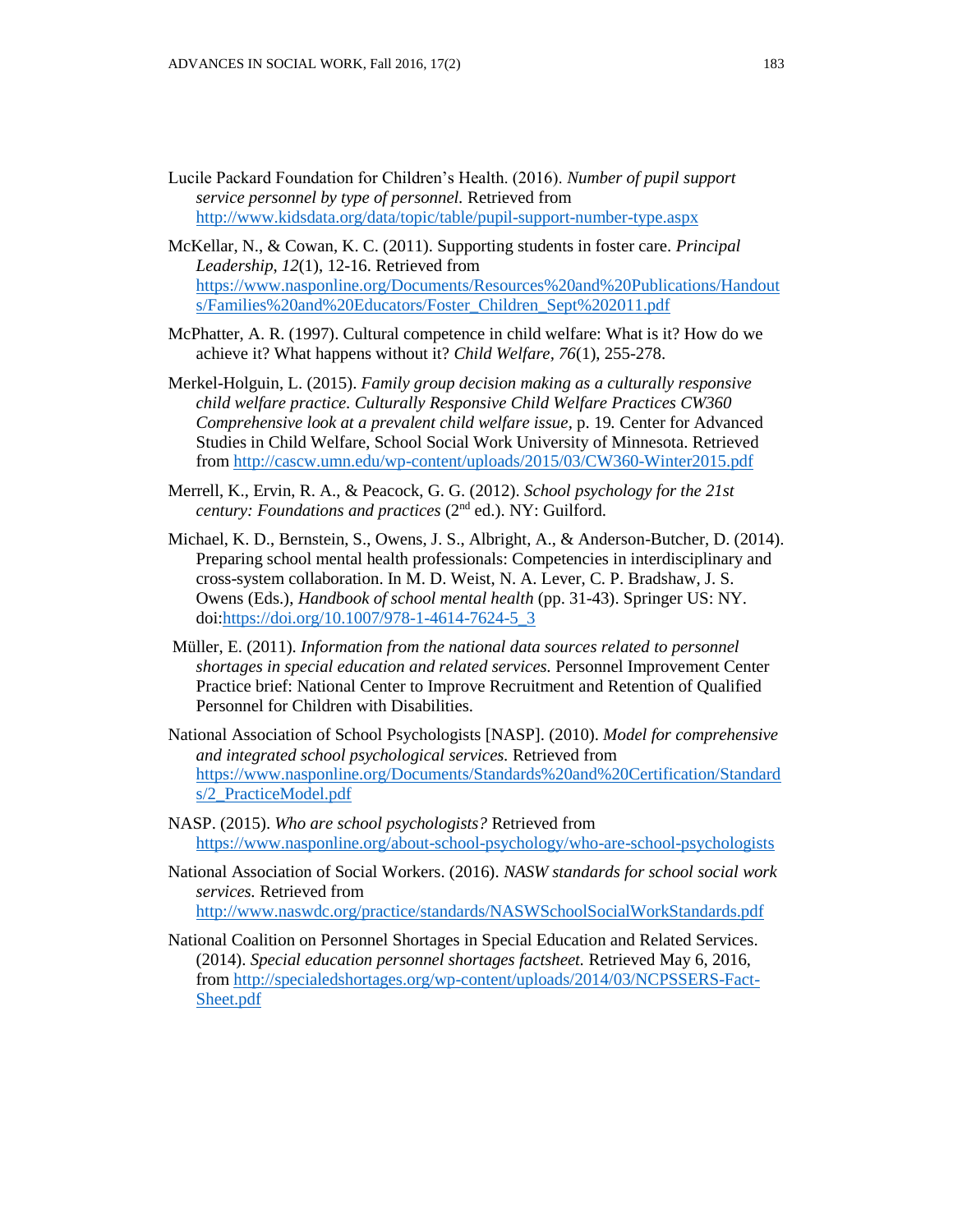- National Health Foundation. (2013). *Final report healthy youth development: Reaching California's minority youth with disabilities*. Retrieved from [http://www.acphd.org/media/318892/final-report\\_health\\_youth\\_dev.pdf](http://www.acphd.org/media/318892/final-report_health_youth_dev.pdf)
- No Child Left Behind Act of 2001, 20 U.S.C. § 6319. (2008).
- Pecora, P. J. (2012). Maximizing educational achievement of youth in foster care and alumni: Factors associated with success. *Children and Youth Services Review*, *34*(6), 1121-1129.
- Perez, B. (1998). *Sociocultural contexts of language and literacy.* Mahwah, NJ: Lawrence Erlbaum.
- Preventing Sex Trafficking and Strengthening Families Act, 2014. Pub. L. No. 113-183. H.R. 4980. Retrieved fro[m https://www.congress.gov/bill/113th-congress/house](https://www.congress.gov/bill/113th-congress/house-bill/4980)[bill/4980](https://www.congress.gov/bill/113th-congress/house-bill/4980)
- Rycus, J. S., Freundlich, M., Hughes, R. C., Keefer, B., & Oakes, E. J. (2006). Confronting barriers to adoption success. *Family Court Review, 44*(2), 210-230. doi[:https://doi.org/10.1111/j.1744-1617.2006.00081.x](https://doi.org/10.1111/j.1744-1617.2006.00081.x)
- Rycus, J. S., & Hughes, R. C. (2000). *What is competency-based inservice training?* Columbus, OH: Institute for Human Services. Retrieved from [http://www.ihsTRAINet.com/TRAINet/resources.htm](http://www.ihstrainet.com/TRAINet/resources.htm)
- School Social Work Association of American. (2014).<http://www.sswaa.org/>
- Snyder, S. M., Hartinger-Saunders, R., Brezina, T., Beck, E., Wright, E. R., Forge, N., & Bride, B. E. (2016). Homeless youth, strain, and justice system involvement: An application of general strain theory. *Children and Youth Services Review*, *62*, 90–96. doi[:https://doi.org/10.1016/j.childyouth.2016.02.002](https://doi.org/10.1016/j.childyouth.2016.02.002)
- Staub, D., & Meighan, M. (2007). Improving educational success for children and youth in foster care: Ensuring school stability. *NASP Communiqué, 30*(4). Retrieved from <http://www.nasponline.org/publications/cq/index.aspx?vol=36&issue=4>
- Stone, S., & Zibulsky, J. (2015). Maltreatment, academic difficulty, and systems‐ involved youth: Current evidence and opportunities. *Psychology in the Schools,52*(1), 22-39. doi[:https://doi.org/10.1002/pits.21812](https://doi.org/10.1002/pits.21812)
- Strand, V. C. (2006). Interdisciplinary training for effective implementation of services in response to a social policy change. *Journal of Human Behavior in the Social Environment, 13*(4), 37-53.
- Stuart Foundation. (2011). *First look: Foster youth education outcomes in four California counties.* San Francisco, CA: Stuart Foundation. Retrieved from [http://stuartfoundation.org/first-look-foster-youth-education-outcomes-four](http://stuartfoundation.org/first-look-foster-youth-education-outcomes-four-california-counties/)[california-counties/](http://stuartfoundation.org/first-look-foster-youth-education-outcomes-four-california-counties/)
- Sullivan, P. M., & Knutson, J. F. (2000). Maltreatment and disabilities: A populationbased epidemiological study. *Child Abuse & Neglect, 24*(10), 1257-1273. doi[:https://doi.org/10.1016/S0145-2134\(00\)00190-3](https://doi.org/10.1016/S0145-2134(00)00190-3)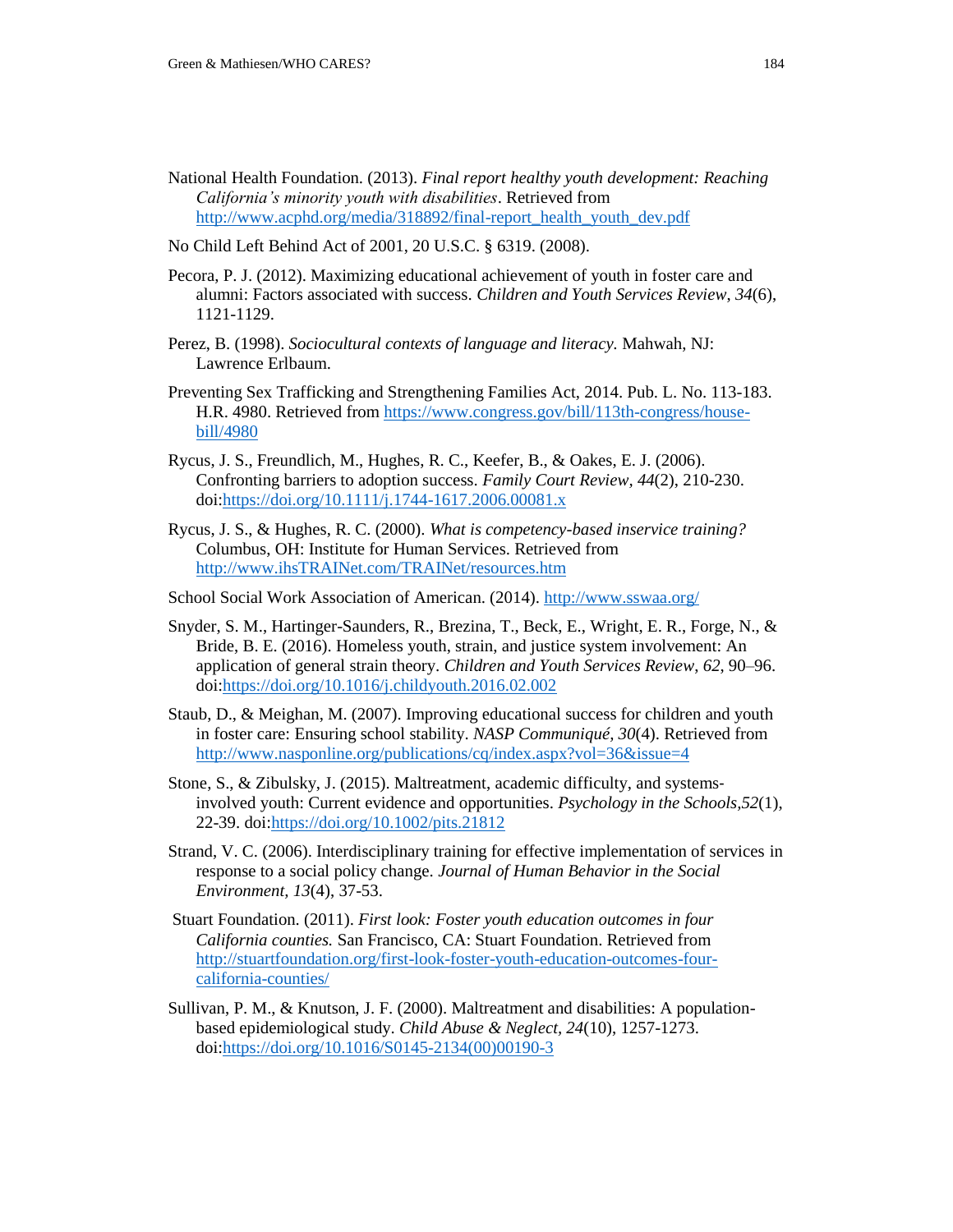- Summers, A., Wood, S., & Donovan, J. (2013). *Disproportionality rates for children of color in foster care 2013: Technical assistance bulletin.* National Council of Juvenile and Family Court Judges. Retrieved from [http://www.ncjfcj.org/resource](http://www.ncjfcj.org/resource-library/publications/disproportionality-rates-children-color-foster-care-2013-technical)[library/publications/disproportionality-rates-children-color-foster-care-2013](http://www.ncjfcj.org/resource-library/publications/disproportionality-rates-children-color-foster-care-2013-technical) [technical](http://www.ncjfcj.org/resource-library/publications/disproportionality-rates-children-color-foster-care-2013-technical)
- U.S. Department of Education, National Center for Education Statistics. (2014). *United States student to school counselor ratios.* Retrieved from <https://www.schoolcounselor.org/asca/media/asca/home/Ratios13-14.pdf>
- U.S. Department of Health and Human Services, Administration for Children and Families, Administration on Children, Youth, and Families, Children's Bureau [USDHHS]. (2006). *AFCARS Report #13: Preliminary FY 2005 Estimates as of September 2006.* Retrieved from [http://www.acf.hhs.gov/programs/cb/stats\\_research/afcars/tar/report13.htm](http://www.acf.hhs.gov/programs/cb/stats_research/afcars/tar/report13.htm)
- USDHHS. (2013). *Child welfare outcomes: Report to Congress safety permanency wellbeing.*
- USDHHS. (2014). *Child maltreatment: 25th year of reporting.* Retrieved from <https://www.acf.hhs.gov/sites/default/files/cb/cm2014.pdf>
- USDHHS. (2015). *AFCARS Report #22: Preliminary FY 2014 Estimates as of July 2015.* Retrieved fro[m http://www.acf.hhs.gov/programs/cb/resource/afcars-report-22](http://www.acf.hhs.gov/programs/cb/resource/afcars-report-22)
- Weaver, H. N. (1999). Indigenous people and the social work profession: Defining culturally competent services. *Social Work*, *44*(3), 217-225. doi[:https://doi.org/10.1093/sw/44.3.217](https://doi.org/10.1093/sw/44.3.217)
- Webb-Johnson, G. C., Green, T., & Beard, K. (2008). Eradicating the fast and furious track to special education: Culturally responsive pre-referral strategies for African American learners. *The National Journal of Urban Education and Practice, 3*(2), 69- 82.
- Wiegmann, W., Putnam-Hornstein, E., Barrat, V. X., Magruder, J., & Needell, B. (2014). *The invisible achievement gap part 2: How the foster care experiences of California public school students are associated with their education outcomes.* Retrieved from [http://www.stuartfoundation.org/docs/default-document](http://www.stuartfoundation.org/docs/default-document-library/IAGpart2.pdf?sfvrsn=4)[library/IAGpart2.pdf?sfvrsn=4](http://www.stuartfoundation.org/docs/default-document-library/IAGpart2.pdf?sfvrsn=4)
- Yan, M. C., & Wong, Y. L. R. (2005). Rethinking self-awareness in cultural competence: Toward a dialogic self in cross-cultural social work. *Families in Society: The Journal of Contemporary Social Services*, *86*(2), 181-188. doi[:https://doi.org/10.1606/1044-](https://doi.org/10.1606/1044-3894.2453) [3894.2453](https://doi.org/10.1606/1044-3894.2453)
- Zetlin, A. (2006). The experiences of foster children and youth in special education. *Journal of Intellectual and Developmental Disability*, *31*(3), 161-165. doi[:https://doi.org/10.1080/13668250600847039](https://doi.org/10.1080/13668250600847039)